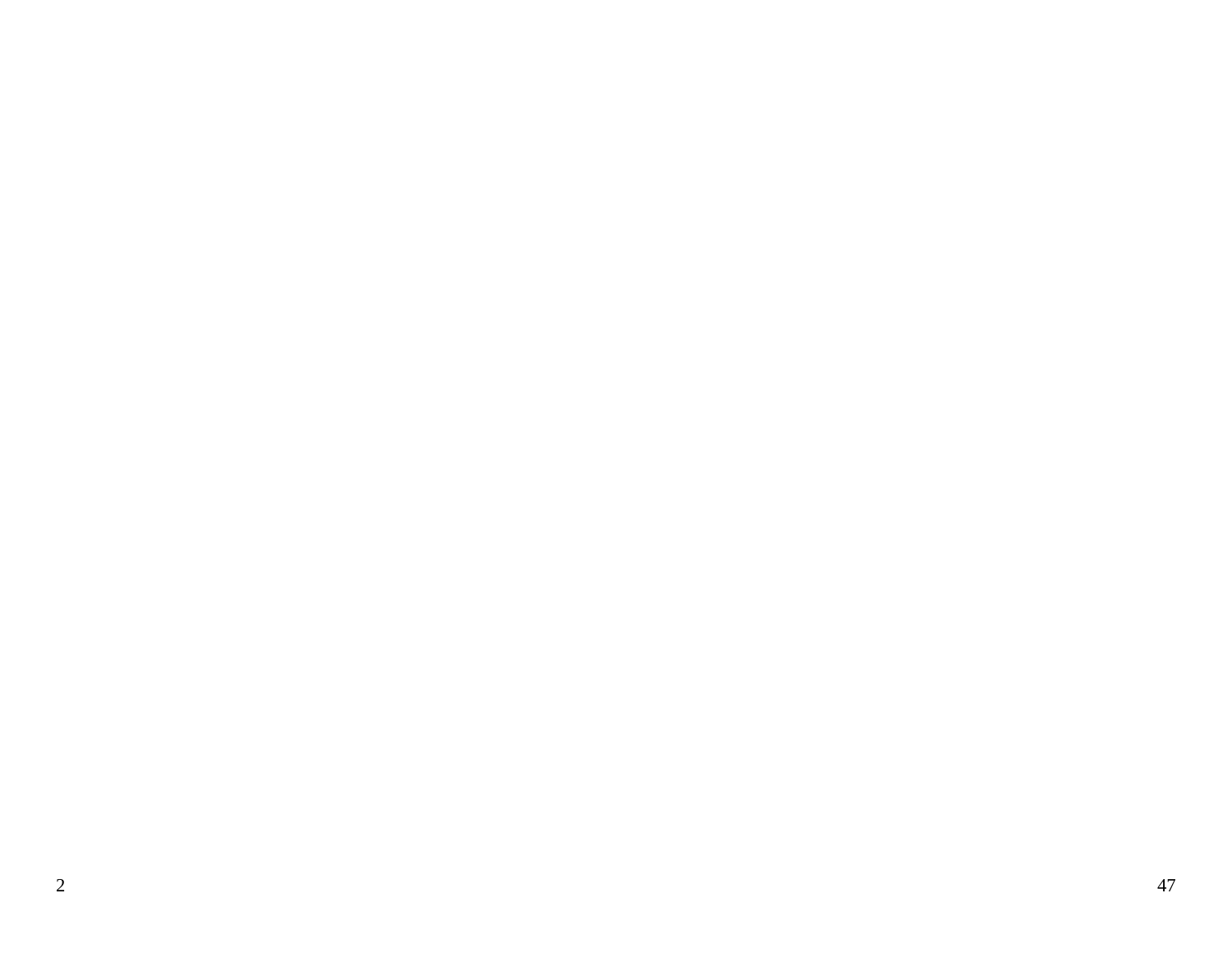#### Conversion Scales and other useful information

#### Liquid M easures Conversion

1 gallon = 4 quarts =  $3.79$  L (Can usually be rounded to 4 L) 1 quart  $= 2$  pints  $= 0.95$  L (Can usually be rounded to 1 L) 1 pint  $= 2$  cups  $= 16$  fl oz  $= 450$  ml (Can usually round to 500 ml) 1  $cup = 8$  fl  $oz = 225$  ml (Can usually be rounded to 250 ml) 1 Tbsp =  $1/2$  fl oz = 16 ml (Can usually be rounded to 15ml) 1 tsp =  $1/3$  Tbsp = 5 ml

#### Abbreviations

 $gal = gallon$  $qt = quart$  $pt = pint$  $\mathsf{lb} = \mathsf{pound}$  $oz =$  $Tbsp =$  tablespoon  $tsp = t$ easpoon  $f \circ z = f \circ f$  ounce

#### DRY or WEIGHT Measurements (approximate)

|            | Equivalent    | Decimal      | Metric            |
|------------|---------------|--------------|-------------------|
| Unit       | measurement   | equivalent   | measurement       |
| ounce      | $1/16$ pound  | .0625 pound  | 30 grams(28.35 g) |
| 2 ounces   | /8 pound      | $.125$ pound | 55 grams          |
| 3 ounces   | $3/16$ pound  | .1875 pound  | 85 grams          |
| 4 ounces   | 4 pound       | $.250$ pound | 125 grams         |
| 8 ounces   | /2 pound      | .5 pound     | 240 grams         |
| 12 ounces  | $3/4$ pound   | .75 pound    | 375 grams         |
| 16 ounces  | pound         | 1.0 pound    | 454 grams         |
| 32 ounces  | 2 pounds      | 2.0 pounds   | 907 grams         |
| 1 kilogram | $2.2$ pounds/ | 35.2 ounces  | 1000 grams        |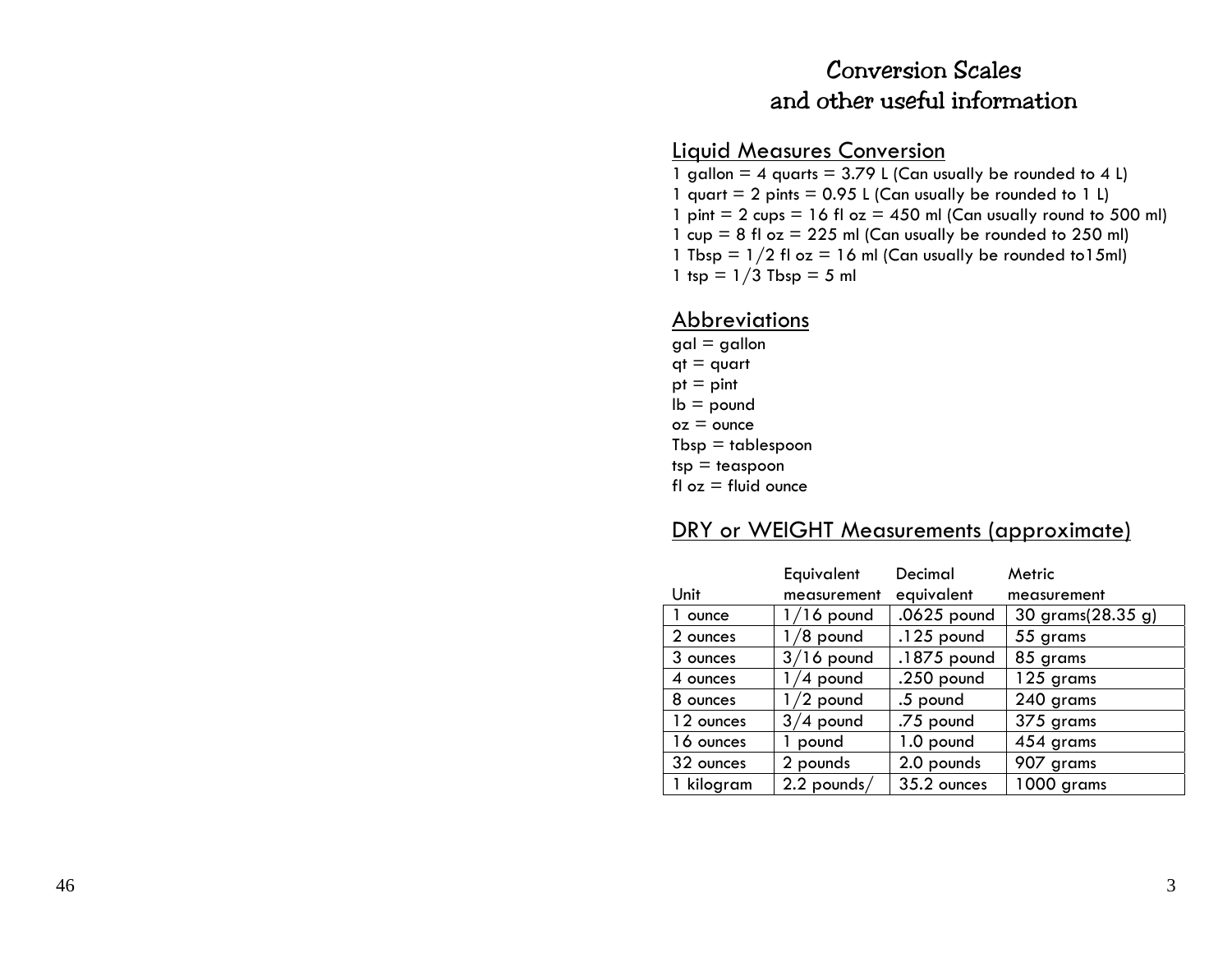| $\tilde{\phantom{a}}$                                                  |
|------------------------------------------------------------------------|
|                                                                        |
| $1-1/2$ cups baked and mashed sweet potatoes<br>3 ripe bananas, mashed |
| $1/2$ cup raisins                                                      |
|                                                                        |
| 3 Tbsp sugar                                                           |
| $3/4$ tsp salt                                                         |

| cup milk                                   |
|--------------------------------------------|
| $1/3$ tsp powdered nutmeg                  |
| $1/3$ tsp cinnamon                         |
| 3 eggs, beaten                             |
| $1/2$ cup chopped nuts (walnuts or pecans) |

| Combine potatoes, bananas, milk and sugar. Add salt, spices and<br>eggs, mix thoroughly. Pour into an oiled loaf pan. Sprinkle chopped<br>nuts on top. Bake $1-1/2$ hours at $350^\circ$ . |                          |
|--------------------------------------------------------------------------------------------------------------------------------------------------------------------------------------------|--------------------------|
| Wild Rice Chicken Supreme                                                                                                                                                                  | Ann Furman               |
|                                                                                                                                                                                            |                          |
| pkg (6 oz) Uncle Ben's Original Long Grain & Wild Rice                                                                                                                                     |                          |
| $1/4$ cup butter                                                                                                                                                                           | 1 tsp salt               |
| $1/3$ cup flour                                                                                                                                                                            | dash pepper              |
| cup half & half                                                                                                                                                                            | 1 cup chicken broth      |
| 2 cups cubed cooked chicken                                                                                                                                                                | $1/3$ cup diced pimento  |
| $1/3$ cup chopped fresh parsley                                                                                                                                                            | 1/4 cup chopped slivered |
| $1/3$ cup chopped onion                                                                                                                                                                    | almonds                  |
|                                                                                                                                                                                            |                          |
| Instructions: Cook contents of rice and seasoning packets according                                                                                                                        |                          |

| <b>10 package ancenons.</b> Thing nee is cooking, mon-bonor in large<br>saucepan. Add onion and cook over low heat until tender. Stir in |
|------------------------------------------------------------------------------------------------------------------------------------------|
| flour, salt and pepper. Gradually stir in half & half and chicken                                                                        |
| broth. Cook, stirring constantly until thickened. Stir in chicken,                                                                       |
| pimento, parsley, almonds and cooked rice. Pour into a greased 2-                                                                        |
| quart casserole. Bake, uncovered at 400° for 30 minutes.                                                                                 |
| Can substitute skim milk for half & half.                                                                                                |
| Teri Fisher                                                                                                                              |

#### CONTENTS Sweet Potato Loaf

Combine potatoes, bananas, milk and sugar. Add salt, spices and eggs, mix thoroughly. Pour into an oiled loaf pan. Sprinkle chopped nuts on top. Bake 1-1/2 hours at 350°.

## ................................................page <sup>15</sup>Wild Rice Chicken Supreme Grape Broccoli Salad .........................................page <sup>15</sup>

|                                 | pkg (6 oz) Uncle Ben's Original Long Grain & Wild Rice |  |
|---------------------------------|--------------------------------------------------------|--|
| $1/4$ cup butter                | l tsp salt l                                           |  |
| $1/3$ cup flour                 | dash pepper                                            |  |
| cup half & half                 | 1 cup chicken broth                                    |  |
| 2 cups cubed cooked chicken     | $1/3$ cup diced pimento                                |  |
| $1/3$ cup chopped fresh parsley | $1/4$ cup chopped slivered                             |  |
| $1/3$ cup chopped onion         | almonds                                                |  |
|                                 |                                                        |  |

 .......................page 20 Instructions: Cook contents of rice and seasoning packets according to package directions. While rice is cooking, melt butter in large saucepan. Add onion and cook over low heat until tender. Stir in flour, salt and pepper. Gradually stir in half & half and chicken broth. Cook, stirring constantly until thickened. Stir in chicken, pimento, parsley, almonds and cooked rice. Pour into a greased 2 quart casserole. Bake, uncovered at 400° for 30 minutes. Can substitute skim milk for half & half.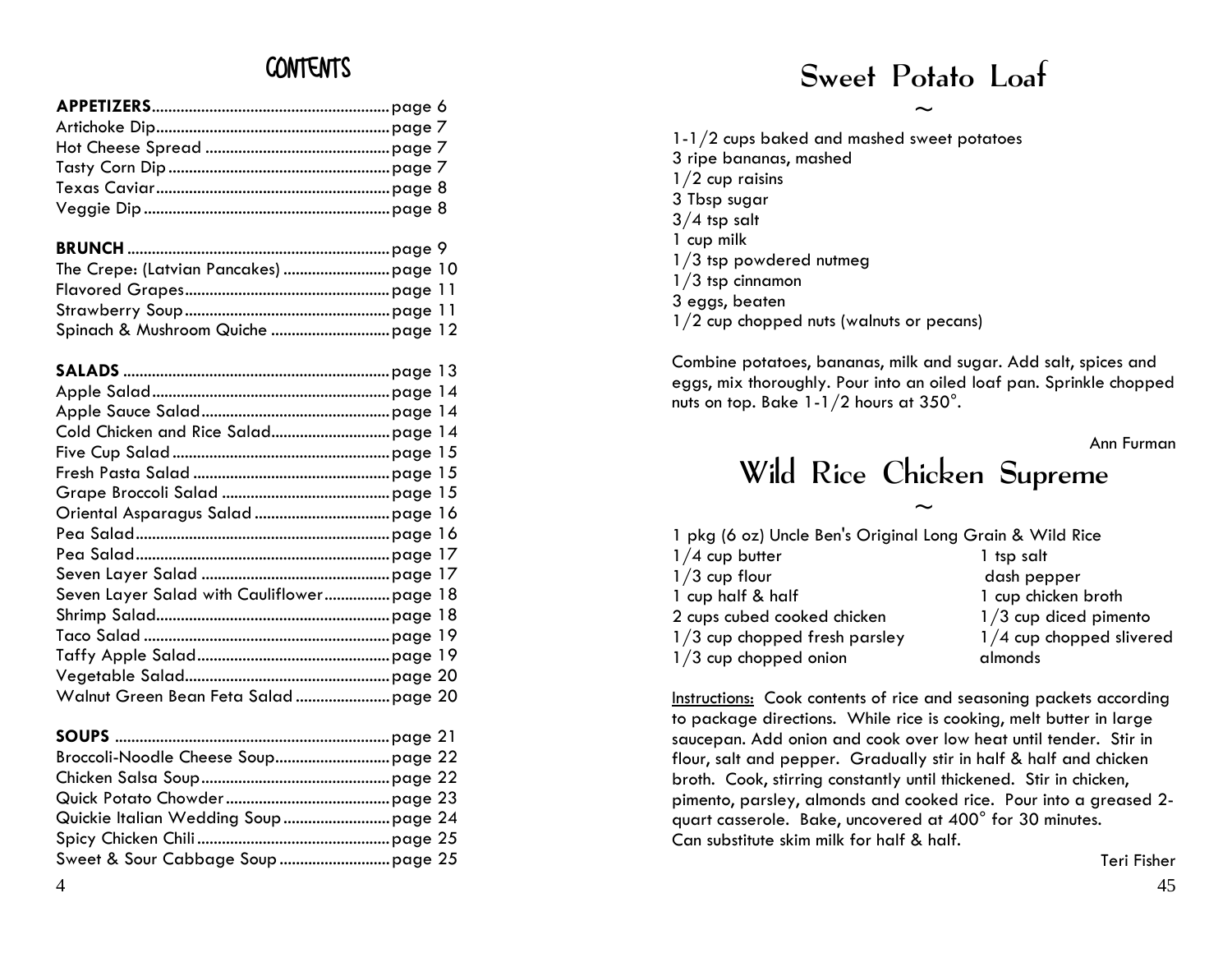#### Refrigerator Bread and Butter Pickles **CONTENTS**

| Mix together:                          | Boil:        |
|----------------------------------------|--------------|
| 3 quarts unpeeled and sliced cucumbers | $1/3$ cup so |
| 2 medium sliced onions                 | 3 cups sug   |
| 2 red or green peppers, sliced         | 2 cups wh    |
|                                        | 1 tsp celer  |

#### Spanish Rice

| 6 Tbsp rice                          | 1 Tbsp butter          | Smoked Sausage and Be   |
|--------------------------------------|------------------------|-------------------------|
| 1 cup water                          | salt to taste          | Southwest Chicken Pita  |
| 1 cup grated American cheese         | $1/4$ tsp red pepper   | Spaghetti Ham Dinner    |
| 3 onions, cut fine (small to medium) | 1 can tomatoes (cubed) | Steve's Cheese & Meat C |

# Stuffed Acorn Squash

Cut each squash in half and discard seeds. Place each squash half cut side up with enough water to cov er bottom of pan. Bake at 350° for 1 h our. Meanwhile, cook beef and onion till tender. Stir in cheese, catsup, sugar and 1 Tbsp water, salt and pepper. Cook until cheese is melted over low heat, stir frequently. To serve, place squash, cut side up. Spoon mixture int o squash centers.

| <u>Mix together:</u>                                                                                                                                                                                              |       | Boil:                        |                                                  |  |
|-------------------------------------------------------------------------------------------------------------------------------------------------------------------------------------------------------------------|-------|------------------------------|--------------------------------------------------|--|
| 3 quarts unpeeled and sliced cucumbers                                                                                                                                                                            |       | $1/3$ cup salt               |                                                  |  |
| 2 medium sliced onions                                                                                                                                                                                            |       | 3 cups sugar                 |                                                  |  |
| 2 red or green peppers, sliced                                                                                                                                                                                    |       | 2 cups white vinegar         |                                                  |  |
| 1 tsp celery seed                                                                                                                                                                                                 |       |                              |                                                  |  |
|                                                                                                                                                                                                                   |       |                              |                                                  |  |
| Cool liquid and pour over sliced cucumbers. Store in refrigerator. I                                                                                                                                              |       |                              |                                                  |  |
| keep these pickles in an ice cream pail.                                                                                                                                                                          |       |                              |                                                  |  |
| Victoria Peetz                                                                                                                                                                                                    |       |                              | Pasta al Cavolfiore (Pasta w/Cauliflower)page 32 |  |
|                                                                                                                                                                                                                   |       |                              |                                                  |  |
| Spanish Rice                                                                                                                                                                                                      |       |                              |                                                  |  |
|                                                                                                                                                                                                                   |       |                              |                                                  |  |
|                                                                                                                                                                                                                   |       |                              |                                                  |  |
| 6 Tbsp rice                                                                                                                                                                                                       |       | 1 Tbsp butter                |                                                  |  |
|                                                                                                                                                                                                                   |       |                              |                                                  |  |
| 1 cup water<br>salt to taste<br>1 cup grated American cheese<br>$1/4$ tsp red pepper<br>3 onions, cut fine (small to medium)<br>1 can tomatoes (cubed)                                                            |       |                              |                                                  |  |
|                                                                                                                                                                                                                   |       |                              |                                                  |  |
|                                                                                                                                                                                                                   |       |                              |                                                  |  |
| Bake in slow oven $350^{\circ}$ for 1 to 1-1/2 hours.                                                                                                                                                             |       |                              |                                                  |  |
| <b>Rosemary Heus</b>                                                                                                                                                                                              |       |                              |                                                  |  |
|                                                                                                                                                                                                                   |       |                              | Cheddar Burger Mashed Potatoes  page 39          |  |
| Stuffed Acorn Squash                                                                                                                                                                                              |       |                              |                                                  |  |
|                                                                                                                                                                                                                   |       |                              |                                                  |  |
|                                                                                                                                                                                                                   |       |                              |                                                  |  |
| 2 medium acorn squash                                                                                                                                                                                             | water |                              |                                                  |  |
| 1 small onion                                                                                                                                                                                                     |       | 1/4 lb Colby shredded cheese |                                                  |  |
|                                                                                                                                                                                                                   |       |                              |                                                  |  |
| $1/4$ cup catsup<br>$1/2$ tsp sugar<br>1 lb hamburger<br>pepper                                                                                                                                                   |       |                              |                                                  |  |
|                                                                                                                                                                                                                   |       |                              | Refrigerator Bread and Butter Pickles page 44    |  |
| Cut each squash in half and discard seeds. Place each squash half<br>cut side up with enough water to cover bottom of pan. Bake at<br>$350^\circ$ for 1 hour. Meanwhile, cook beef and onion till tender. Stir in |       |                              |                                                  |  |
|                                                                                                                                                                                                                   |       |                              |                                                  |  |
|                                                                                                                                                                                                                   |       |                              |                                                  |  |
|                                                                                                                                                                                                                   |       |                              |                                                  |  |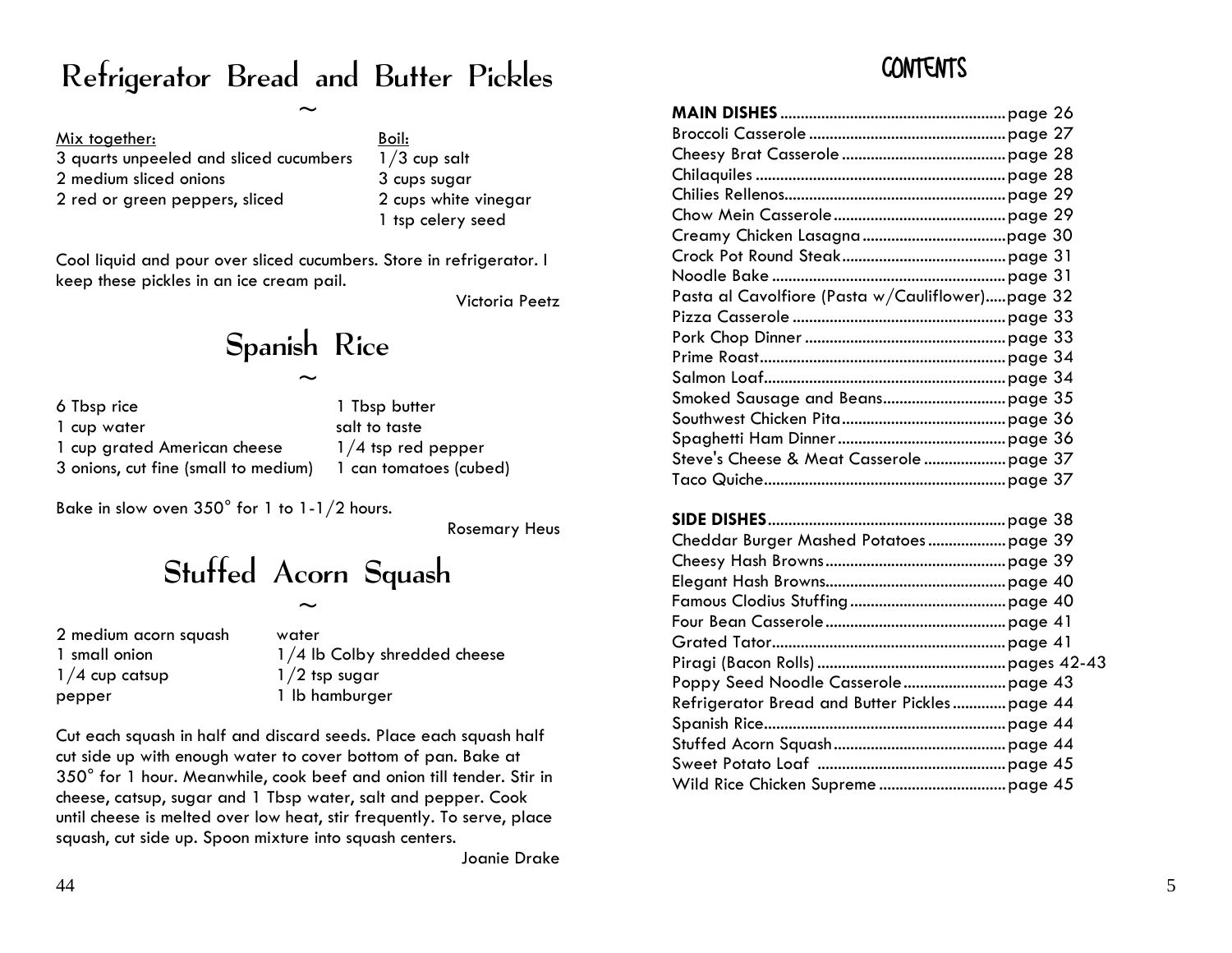# APPETIZERS<br>Poppy Seed Noodle Casserole

*Piragi (Bacon Rolls), continued* 

Prepare dough, after dough has risen, divide into 30-35g (1.05 - 1.225oz) pieces (crescent size portions), roll into round balls Press each piece flat, place bacon filling in the center, press together edges of dough above or at the side of filling. Roll with both hands to even out filling; make the shape long with slender ends and bend into a half-moon. Place on a greased baking tray, leave to rise, brush with beaten egg and bake at 350°. Brush with melted butter once removed from the oven. ENJOY!

 $\sim$ 

1 (8 oz) package medium egg noodles Artichoke Dip 2 Tbsp cooking oil 1/2 cup margarine, chunked Hot Cheese Spread 2 Tbsp chopped onion 2 cloves garlic, minced (or 1/4 tsp garlic powder) Tasty Corn Dip 12 oz small curd cottage cheese 1 cup non-fat sour cream Texas Caviar 1 to the control of the cream 1 to the cream 1 tsp poppy seeds shredded parmesan cheese Veggie Dip

> Boil noodles in salted water with oil. Drain. Mix margarine, onion, garlic, cottage cheese, sour cream and poppy seed. Add to noodles. Put in ungreased 9x13 inch dish. Top with Parmesan cheese. Bake at 350° for 45 minutes. Cover last 10-15 minutes if it gets too brown. Can be made a day ahead. Great alternative to potatoes. Serves 8-10.

> > Phyl Lentfer

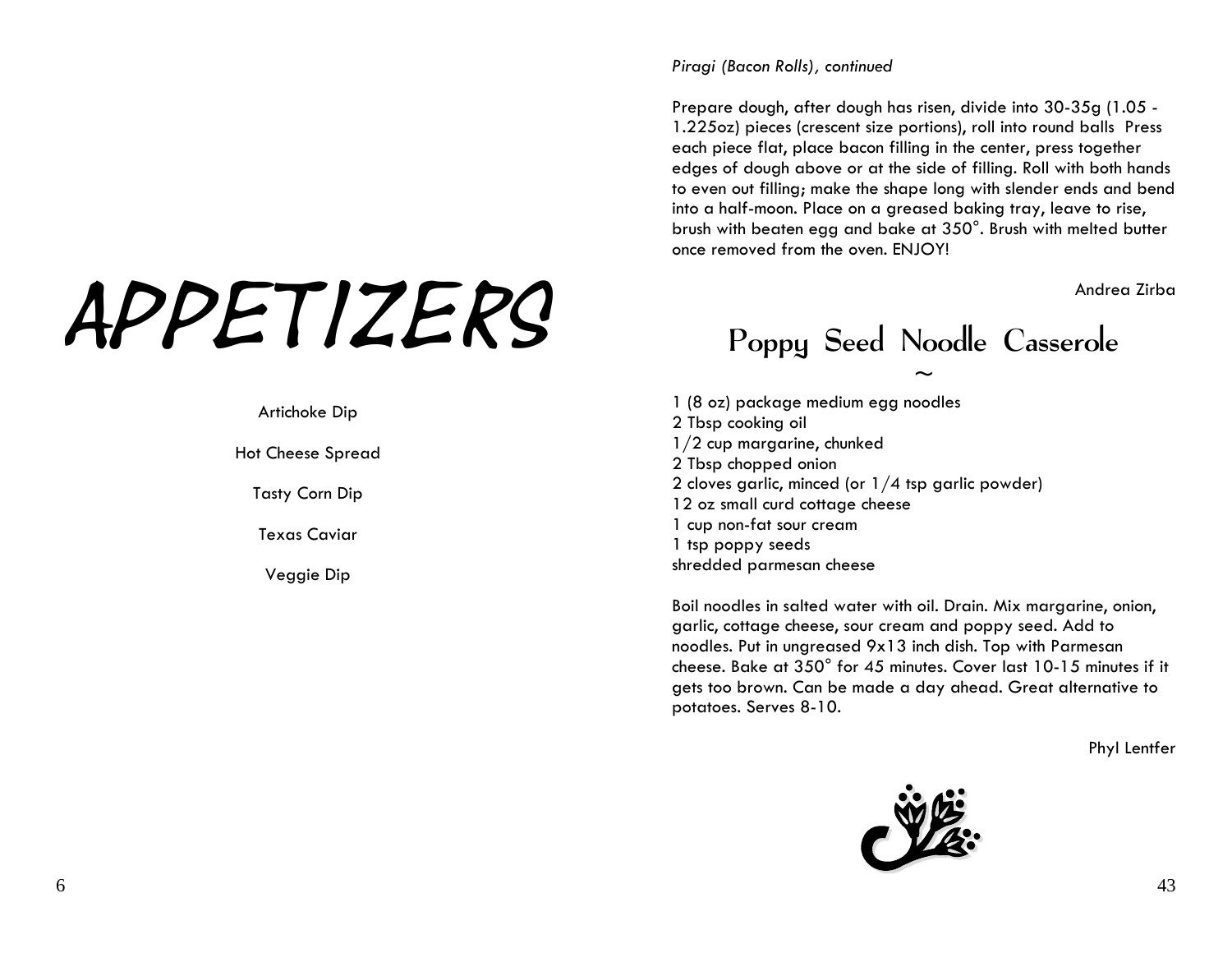#### Piragi (Bacon Rolls) and the contract of the Artichoke Dip

 $\sim$   $\sim$ 

Batter:100g (3.5oz) yeast 1 cup mayonnaise 150g (5.25oz) water or milk 150g (5.25oz) water or milk 25g (0.875oz) flour 14 oz can artichoke hearts 1 to 2 eggs  $3/4$  cup grated parmesan

Sift flour. This removes any impurities and aerates to assist the growth of the yeast fungus. Mix yeast with warm water and flour and put in a warm place to rise for 15-20 minutes. Dissolve salt and sugar in water or milk that has been heated to 85-95°F, add beaten eggs, yeast, sifted flour (leave approximately 5-6% of flour for kneading and shaping) and stir to form an even dough.

Add melted butter and knead, until the dough springs back from your hands and edges of the bowl. Pat down the dough, sprinkle with flour. Cover the bowl with a lid or clean cloth and put in a warm place to rise. After 1 hour the dough will have nearly doubled in size. Punch down dough to release carbon dioxide, which hinders growth of the yeast fungus, and continue to rise for 1 hour.

The dough is ready when its volume has increased by 2-2.5 times, and if when pressing the dough, the impression slowly fills out, and if the dough has a pleasant smell and taste. If the dough is left to rise for too long, its consistency becomes thinner, and it tastes and smells slightly fermented. The bread often collapses while baking, or can taste sour. Dough that has over-risen can be corrected by adding a little liquid and flour and re-kneading.

Filling: Bacon, onion (yellow or white), ground pepper 1 Tbsp sugar

Bacon filling: Dice bacon, onion, and add pepper, mix well and sauté.

*Continued on next page* Jayn Wittenmyer

 8 oz cream cheese 1/3 cup green onion tops

Mix together and bake in small casserole dish at 350° for 25-30 minutes.

## Hot Cheese Spread

 $\sim$ 

2 cups grated Swiss cheese 3/4 cup mayonnaise 2 Tbsp minced onion Assorted crackers or fresh fruit for dipping

Combine first three ingredients. Place mixture in a small casserole dish. Bake at 350° for 15 minutes. Yield: 2 cups.

Tasty Corn Dip

 $\sim$ 

- 1 cup mayonnaise 1 small onion, chopped 1 cup sour cream
- 1 cup shredded cheese
- 1 can mexicorn (drained)

Combine all ingredients. Chill until ready to serve. Serve with favorite corn chips. Quick and easy. So tasty.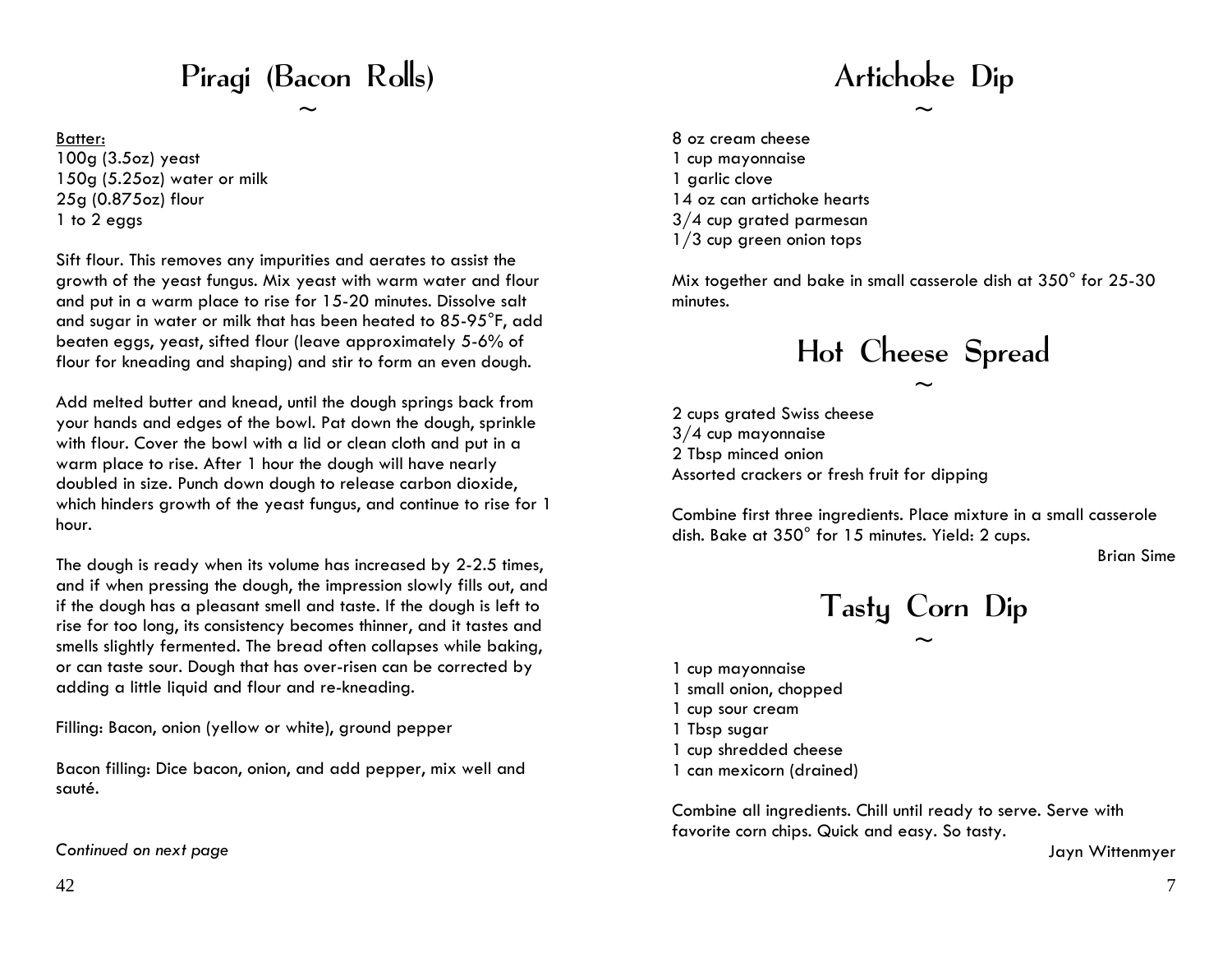### Texas Caviar

 $\sim$ 

1 small can green chilies 1 can white shoe peg corn, drained 1 can black-eyed peas with jalapeños (or plain), drained 1 can pinto beans with jalapeños (or plain), drained 1 small jar pimentos 1 small onion, chopped 1 cup celery, chopped 1 cup red or green pepper, chopped

Mix above ingredients in a bowl.

1 tsp salt 1 Tbsp water 1/2 tsp pepper

3/4 cup cider vinegar  $1/2$  cup oil 3/4 cup sugar

Mix above ingredients in a pan and bring to a boil. Cool. Pour over the other ingredients and marinate. Drain before serving with tortilla chips.

Catherine A. Rodgers

Veggie Dip

 $\sim$ 

1 cup small curd cottage cheese

1 cup cultured sour cream

1 cup Miracle Whip or mayo

1 package "Good Seasons" Green Goddess Dressing

Mix, chill, and serve.



#### Four Bean Casseroles

 $\sim$ 

1/2 lb cut bacon 1 large onion 1 cup brown sugar 1/2 cup apple cider vinegar 1/4 cup ketchup 1 can kidney beans, drained 1 can lima beans, drained 1 can pork 'n' beans 1 can butter beans, drained

Fry bacon and onion together until onion is transparent and cooked well. Add remaining ingredients and place in a 3 quart casserole dish. Bake at 350° for 1 hour. Serves 12.

Ann Furman

#### Grated Tator

 $\sim$ 

2 (24 oz) thawed packages of hash browns Seasoned salt butter 3 cartons whipping cream, unwhipped

Preheat oven 350°. Boil potatoes with jackets on. When potatoes are done and cooled, take jackets off. Grate.

Put the potatoes, salt and butter alternately in layers in a buttered cake pan. Put the cream on the top of the layers. Bake for 30 minutes.

Teri Fisher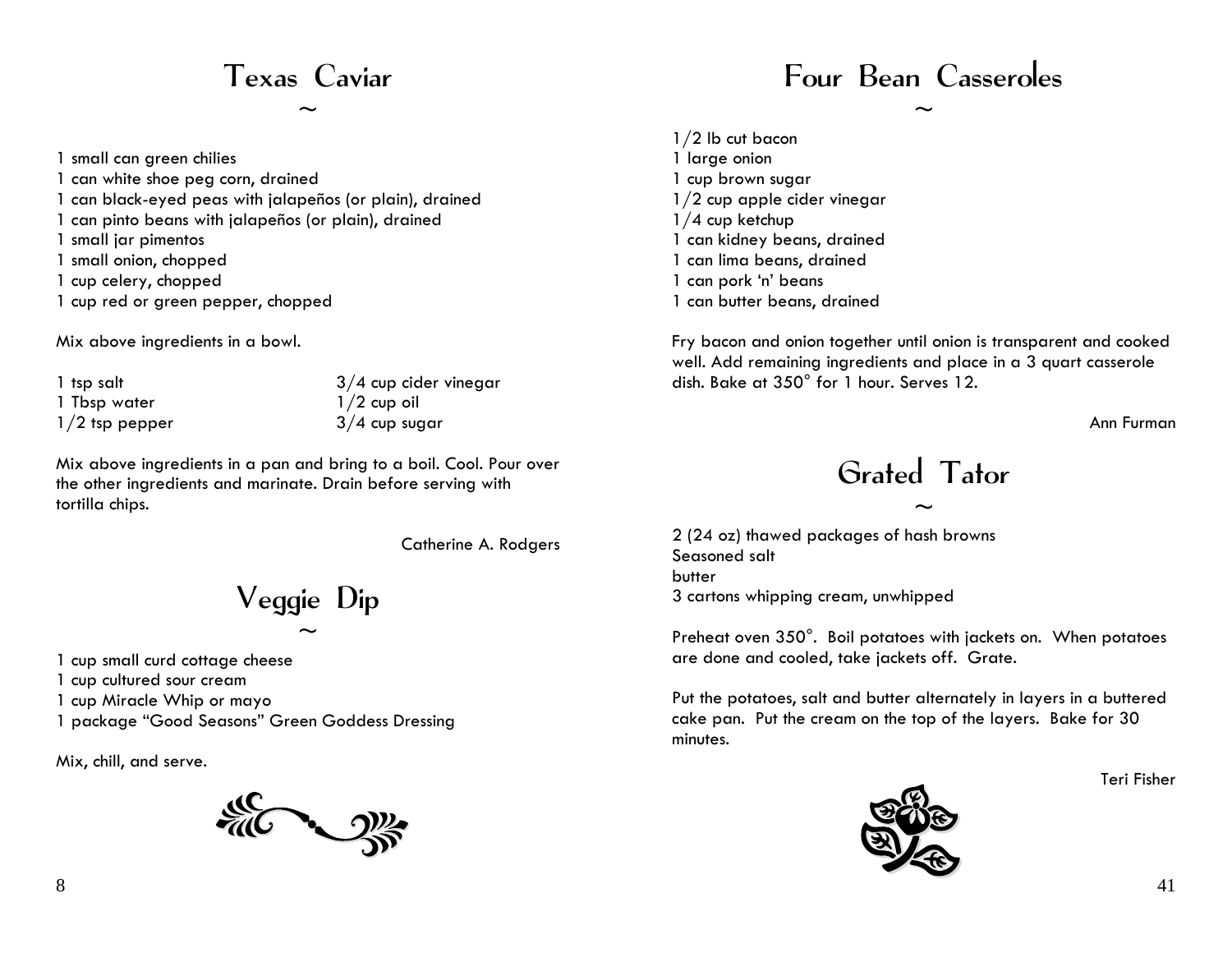#### Elegant Hash Browns

 $\sim$ 

2 cups sour cream 10 oz grated cheddar 1 small onion – minced or grated 10 oz can cream of chicken soup 1-1/2 sticks butter (divided) 2 lb bag frozen hash browns 2 cups crushed corn flakes Salt and pepper to taste

Preheat oven to 350°. Grease a 9 x 12 inch baking dish. Mix sour cream, cheese, soup, onion and one stick melted butter. Stir in potatoes and salt/pepper. Pour into baking dish and top with crushed corn flakes and  $1/2$  stick melted butter. The Crepe: (Latvian Pancakes)

Bake uncovered for 45 minutes to 1 hour. The set of the set of the set of the set of the Flavored Grapes of the S

# Famous Clodius Stuffing Strawberry Soup

1 (14 oz) pkg Brownsberry sage and onion stuffing 2 ribs celery 1 large onion 1 Tbsp margarine 1 tsp paprika 1 to 2 tsp sage 2-1/2 cups boiling water or very hot, but not boiling skim milk

Dice celery and onion; sauté in margarine until transparent. Add package of stuffing. Sprinkle with paprika. Sprinkle with sage. Add water or milk and mix. Bake in greased and covered casserole at 350° for about 45 minutes. Remove lid for last 10 minutes.



Catherine Clodius

# BRUNCH

Spinach & Mushroom Quiche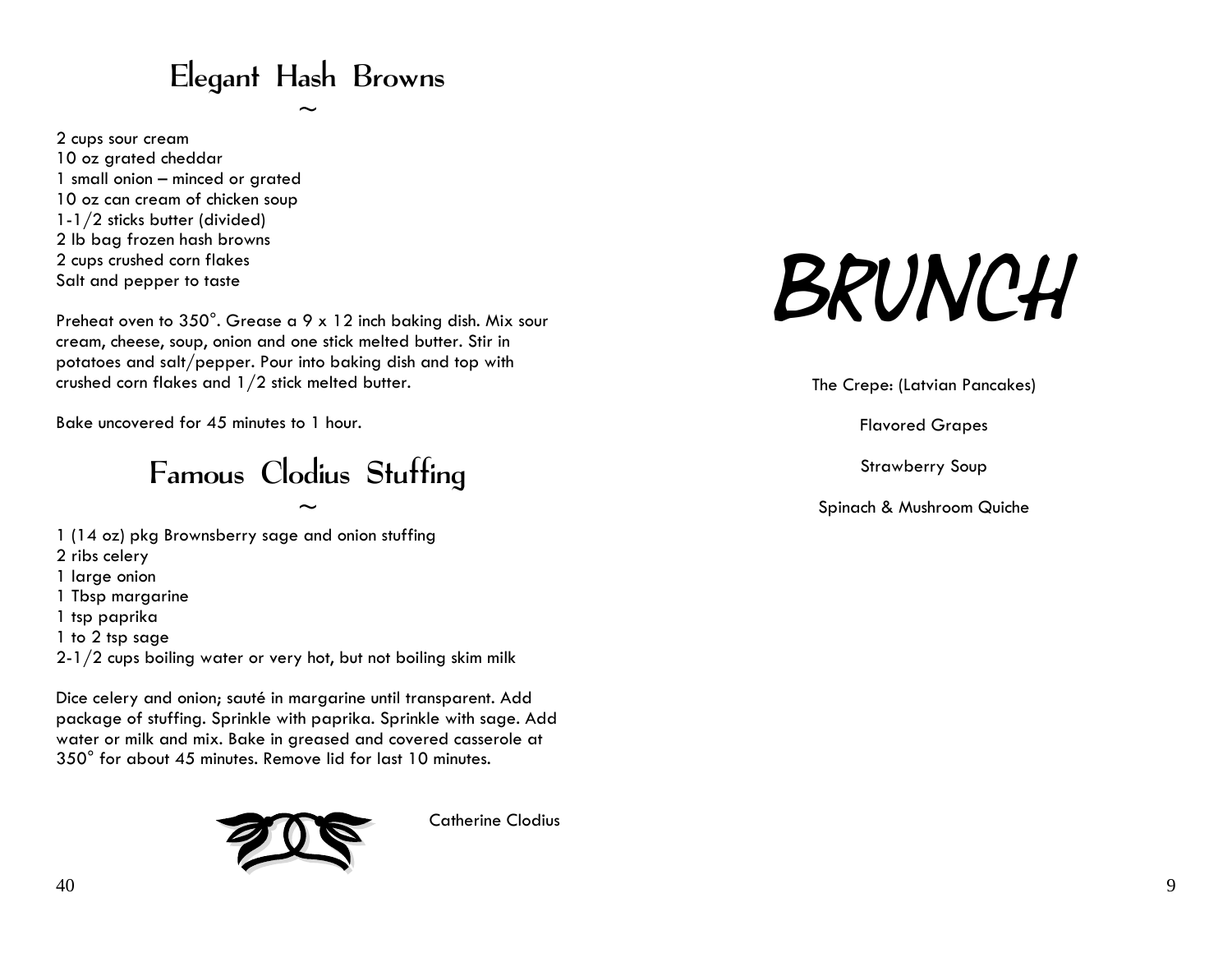(Makes about 15 pancakes, 8-in diameter) 1 medium onion

1-1/2 cups flour 2 tsp dry mustard 1 tsp salt 4 cups prepared mashed potatoes 2 tsp double-acting baking powder 1 Tbsp sugar Preheat oven to 425°.  $1-1/3$  cups milk 2/3 cup water 1/2 tsp vanilla

1) Sift dry ingredients together.

2) Create a moat in the dry mix and add wet ingredients, whisk together getting as many lumps out as possible.

Note: If the batter gets too thick to your liking you can thin it down with water.<br>
2 lbs thawed hash browns with water.<br>
2 lbs thawed hash browns 1/2 cup butter (melted)

Cook until slightly brown/toasted on both sides. onion as desired

10 oz shredded cheese Add any toppings… my favorite is lightly buttered with cinnamon and sugar.<br>1 cup sour cream corn flakes or Ritz crackers

Salt and pepper Try: Jelly, or PB&J<br>Syrup Traditionally they are made with meat, veggies, and sour cream. Crush 1 to 2 cups of corn flakes or Ritz crackers on top, then drizzle

a touch of melted butter on that. My family is from Latvia and this is one of my favorite recipes.

#### The Crepe: (Latvian Pancakes) Cheddar Burger Mashed Potatoes

2 lbs hamburger 1 jar (16 oz) Ragu Cheese Creations Double Cheddar Sauce

 $\sim$   $\sim$ 

4 eggs In skillet, brown beef over medium heat. Drain. Add onion and cook, stirring occasionally for 2 minutes. Stir in Ragu sauce and mustard. Simmer uncovered stirring occasionally 3 minutes or until heated through. Put in baking dish. Evenly top with mashed potatoes. Bake, uncovered, for 25 minutes or until potatoes are lightly golden.

Joanie Drake

#### 3) Refrigerate at least 1/2 hour.  $\blacksquare$  . Cheesy Hash Browns

 $\sim$ 

1 can cream of mushroom

Bake 1 hour at 350°. Andrea Zirba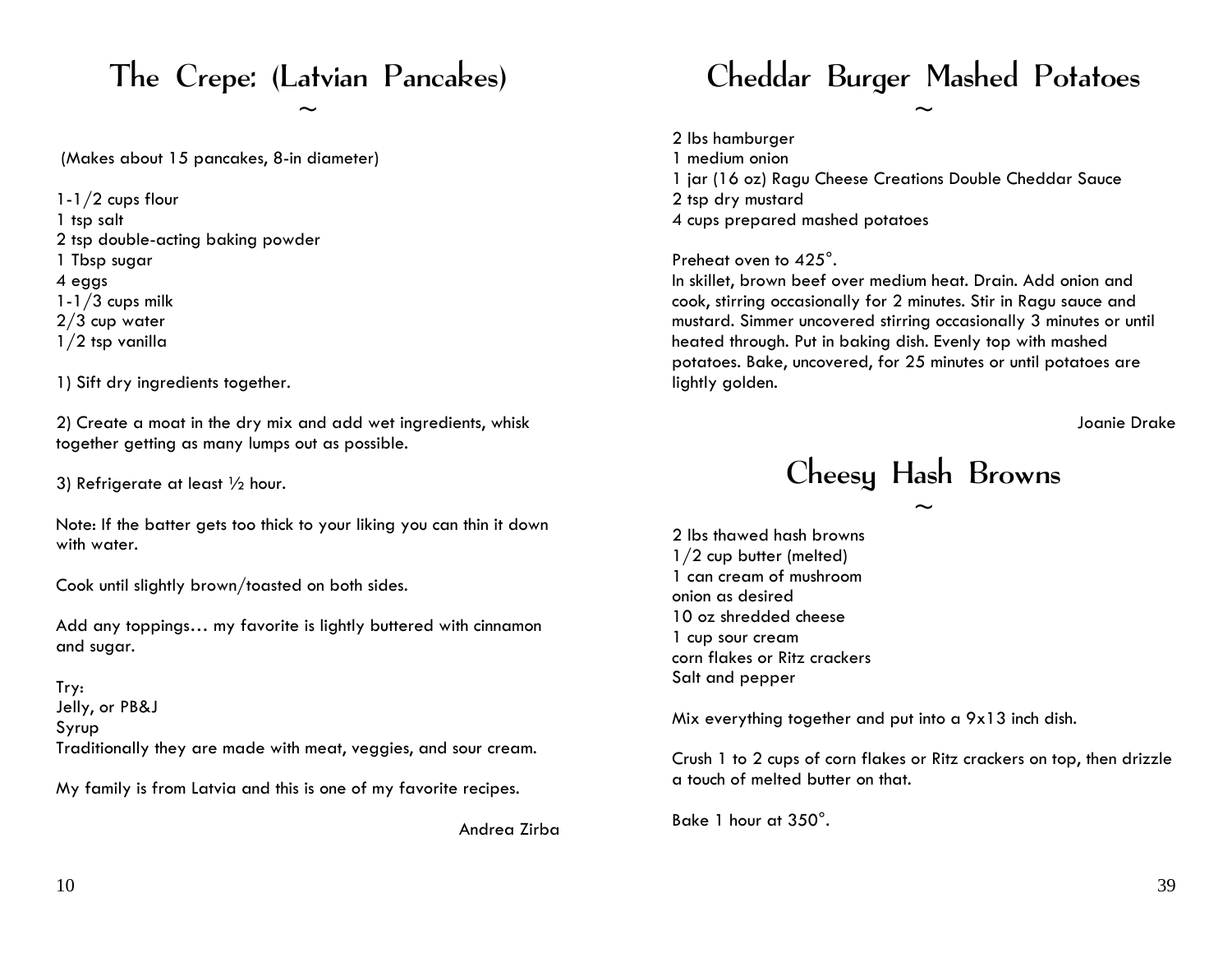## Flavored Grapes

 $\sim$ 

# $SIDE$   $DISHES$ <sup>2 lb green grapes</sup><br>8 oz cream cheese

Cheddar Burger Mashed Potatoes 1 tsp vanilla

Elegant Hash browns

Famous Clodius Stuffing

Four Bean Casserole **Gasserole** and the set of the set of thin.

Piragi (Bacon Rolls)

Refrigerator Bread and Butter Pickles

Spanish Rice

Stuffed Acorn Squash

Sweet Potato Loaf

Crystal Kauramaki Wild Rice Chicken Supreme

1/2 cup white sugar 4 oz chopped pecans Cheesy Hash Browns 2 Tbsp brown sugar

> Wash and dry grapes. Mix cream cheese, sour cream, sugar and vanilla. Add grapes and mix. Pour into a 9x13 inch pan. Sprinkle with brown sugar and nuts.

Note: If grapes are not dried well, the cream cheese mixture will

Grated Tator Joanie Drake

# Poppy Seed Noodle Casserole **Strawberry Soup**

 $\sim$ 

While it is not an "ethnic dish", it is delicious and easy to make: put about a pound of berries (blender should be about half full) in the blender, add one cup of half and half, a small container of strawberry yogurt and 1/4 cup of sour cream and blend; let chill in fridge for a couple of hours then eat it all up!

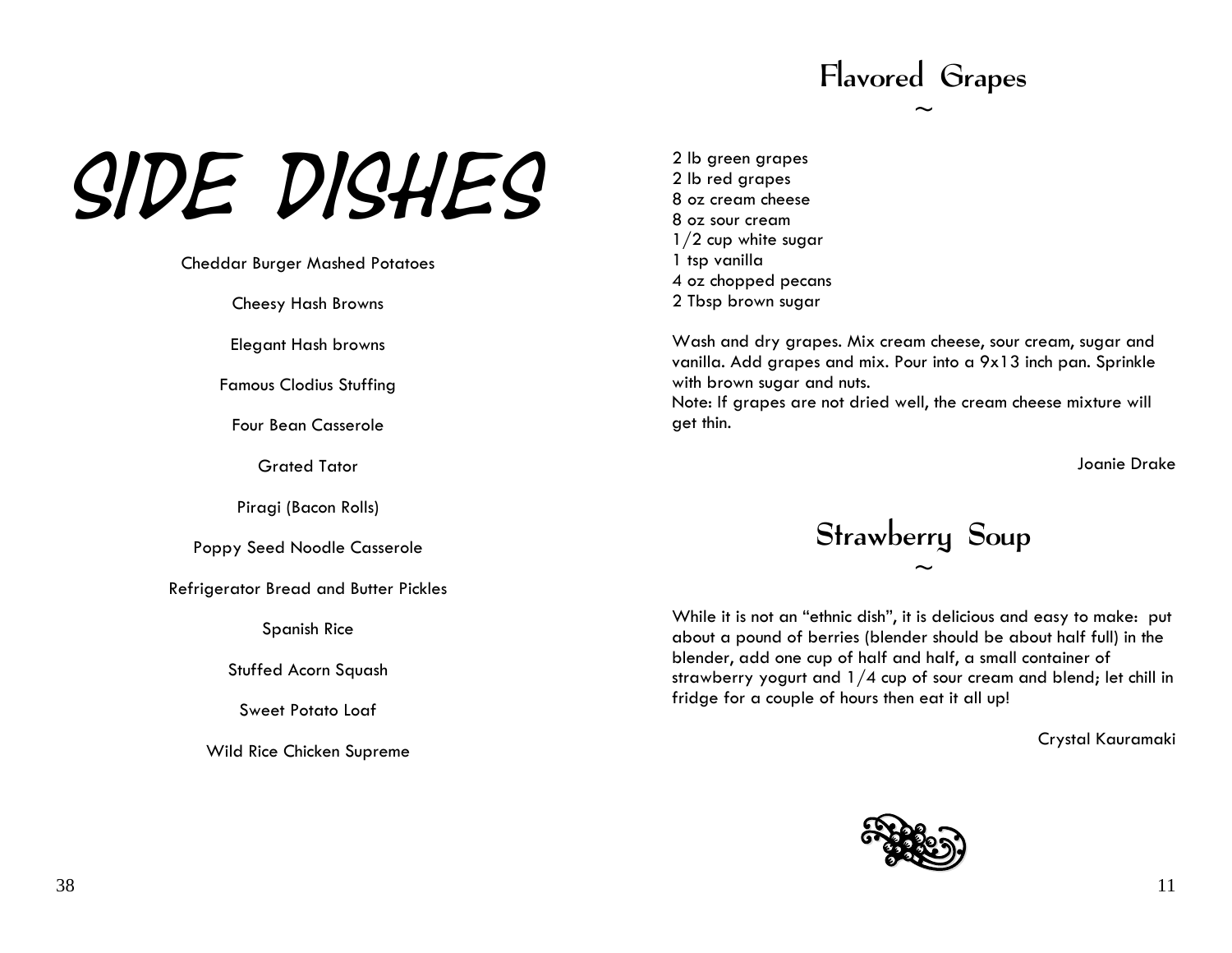1 unbaked 9" pie crust\* 1 lb ground meat, browned 1 Tbsp chopped green pepper 1 (10 oz) pkg frozen chopped spinach – thawed, drained & squeezed dry Garlic salt, to taste 8 oz cream cheese 3 Tbsp chopped onion 2 oz fresh mushrooms – sliced and lightly salted (I microwave mine a bit to soften) 3/4 cup shredded cheddar cheese 3/4 cup shredded Swiss cheese

Egg Mixture: Teri Fisher 4 eggs – slightly beaten 4 eggs – slightly beaten<br>3/4 cup milk Taco Quiche<br>3 Tbsp evaporated milk  $\sim$ 

Preheat oven to 375°. Sprinkle garlic salt over spinach. Spread and the state of 1/4 cup chopped green pepper evenly over pie crust. Sprinkle evenly with chopped onion, then mushrooms, then cheddar & Swiss cheeses. Pour egg mixture over all and bake in 375 oven, 35-40 minutes or until knife inserted in center comes out clean.

\*Recipe is for 9" pie crust – I made this recipe  $+ \frac{1}{2}$  for the 10" pie



#### Spinach & Mushroom Quiche Steve's Cheese and Meat Casserole

2 cans (8 oz) tomato sauce  $1/4$  cup thick sour cream 1 cup cottage cheese 2 Tbsp melted butter

 $\sim$   $\sim$ 

- $8$  oz noodles, cooked  $1/2$  cup chopped green onion
	-
	-
	-

Mix tomato sauce with browned meat. Place 1/2 of cooked noodles in 2 quart casserole, cover with cheese mixture, 1/2 noodles, pour on butter, pat meat mixture on top. Bake 30 minutes at 350°.

~ 3 Tbsp evaporated milk 1/4 tsp salt 1 pound ground beef Pinch of pepper 1/4 cup chopped onion 1 envelope taco seasoning 1 cup (4 oz) shredded cheddar cheese 1/2 cup biscuit mix 2 eggs, beaten 1 cup milk

pan. In a large skillet, cook the beef, onion, and green pepper until meat is no longer pink; drain. Add taco seasoning. Spread into a 9-in greased pie plate. Sprinkle with cheese. Lynn Sankey

> In a bowl, combine the biscuit mix, eggs and milk; mix well. Pour over the cheese. Bake at 400° for 20-25 minutes or until a knife inserted near the center comes out clean.

Optional: Add chopped tomatoes & shredded lettuce when eating.

Teri Fisher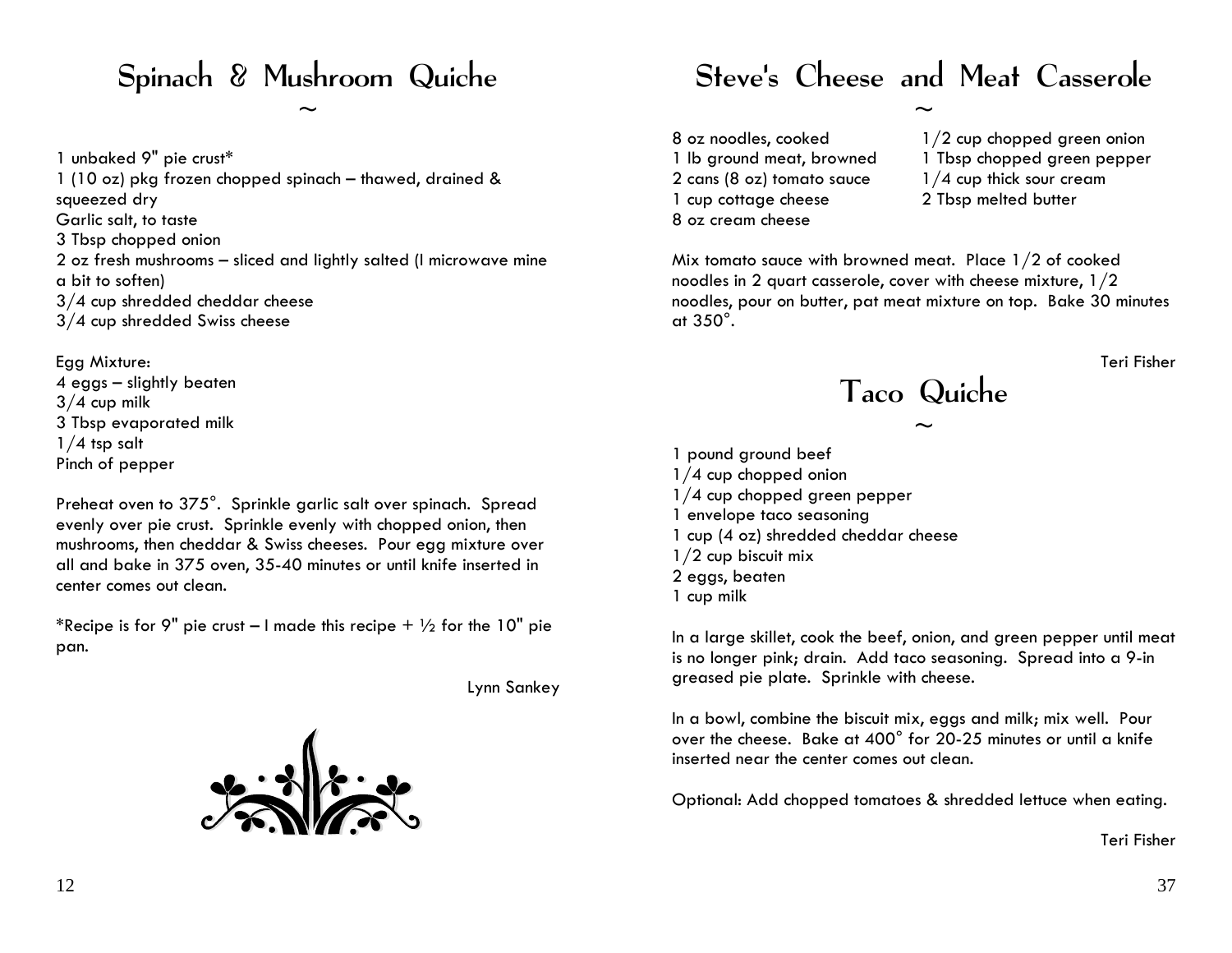#### Southwest Chicken Pita

2 cooked chicken breasts, chopped<br>1 cup frozen corn, thawed<br>1 cup canned black beans, drained and rinsed 1 cup chopped green/red peppers 1/2 cup sliced green onions and a set of the same state of the Salad Apple Salad 1/2 cup sliced black olives 1 cup salsa Apple Sauce Salad 6 pocket pit a breads sour cream, if desired examples the cold Chicken and Rice Salad shredded cheese, if desired

Combine first 7 ingredients. Place in pita bread (halved). Top with sour cream and shredded cheese. Enjoy!

#### Spaghetti Ham Dinner **Canadia Asparagus Salad** Oriental Asparagus Salad

8 oz box spaghetti 1 cup half and half Pea Salad 2 Tbsp chopped onion 1/4 cup cooking sherry 2 cups milk 3 cups cooked ham Seven Layer Salad 1 cup chicken broth 1 can peas 6 Tbsp butter 1/4 cup parmesan cheese<br>6 Tbsp flour 1 cup sharp cheddar cheese 6 Tbsp flour 1 cup sharp cheddar cheese

Shrimp Salad Cook spaghetti according to package directions. Sauté onion in butter in large sauté pan. Stir in flour. Take off heat, stir in milk, half and half and broth. Place back on heat, stirring until thickened. Add sherry, ham, peas and spaghetti. Add salt and pepper t o taste. Turn half in casserole dish, sprinkle with 1/2 of cheese, add remaining mixture and top with remaining cheese. Bake at 350° for 30 minutes or until bubbly.



Five Cup Salad

Rose Mary Belk Grape Broccoli Salad

 $\sim$  Pea Salad

Taco Salad

Taffy Apple Salad

Vegetable S alad

Walnut Green Bean Feta Salad Everett DeGroff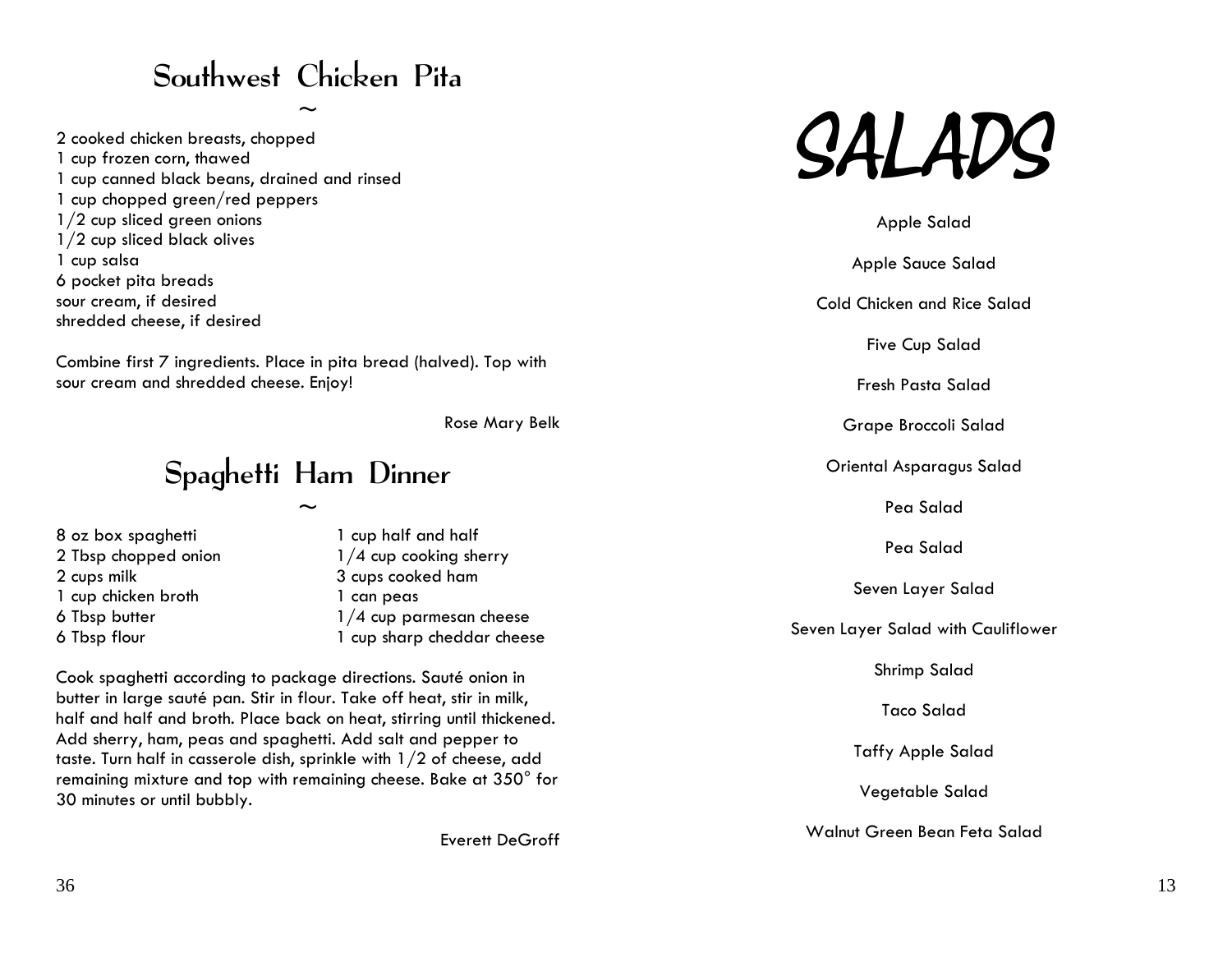Apple Salad

 $\sim$ 

6 medium apples 2 cups seedless grapes

- 2 cups mini marshmallows
- 2 cups dry roasted peanuts
- 1/2 cup mayonnaise
- $1/3$  cup sugar

Cut up apples and grapes. Add marshmallows and nuts. Mix mayonnaise and sugar and then add to other ingredients. Chill and serve.

Jayn Wittenmyer

Apple Sauce Salad  $\sim$ 

Take 1/2 package Red Hots (cinnamon hearts) and dissolve in 3 cups boiling water. Add 2 small packages of lemon Jell-O and 1- 1/2 cups strained applesauce.

Dorothy Koch

Cold Chicken and Rice Salad

 $\sim$ 

1 tsp salt 2 Tbsp salad oil 2 Tbsp vinegar 2 Tbsp orange juice 5 cups cooked chopped chicken, marinate in above 3 cups cooked rice 1-1/2 cups green grapes 1-1/2 cup chopped celery 1 can mandarin orange slices 1 (13 oz) can pineapple tidbits 1-1/2 cups mayonnaise

Mix together with chicken and add 1 cup toasted almonds before serving.

Linda Lockwood

### Smoked Sausage and Beans

 $\sim$ 

#### Serves 4 to 6

*Here is a recipe from my husband's family that we think originated from his great-great grandparents who emigrated from Bavaria. This is an inexpensive simple dish they made in the summer when green beans are fresh, but we make it all year round as comfort food.* 

#### Ingredients

Potatoes - 3 medium - peeled and cubed about 1 inch Onion - 1 medium-chopped Green beans- 2 to 3 cups – washed and snapped (canned or frozen beans will work) Pinto beans, canned, don't drain – 1 or 2 cans depending upon your preference Smoked sausage – 1 lb cut in large chunks (Turkey Smoked Sausage works well too) Water  $-5$  to 6 cups Salt and pepper

In a large sauce pot, put in potatoes and cover with water sufficient to cover all ingredients (about 5 cups) season with salt and pepper, bring to boil leave it simmering uncovered;

Add onion-simmer 5 minutes; Green beans-simmer 5 minutes; Pinto beans simmer 5 minutes, Add water to cover if needed.

Place chunks of sausage on top and cover pot. Simmer 20 minutes. Serve with a chunk of fresh bread on the side.



Cindy Kernan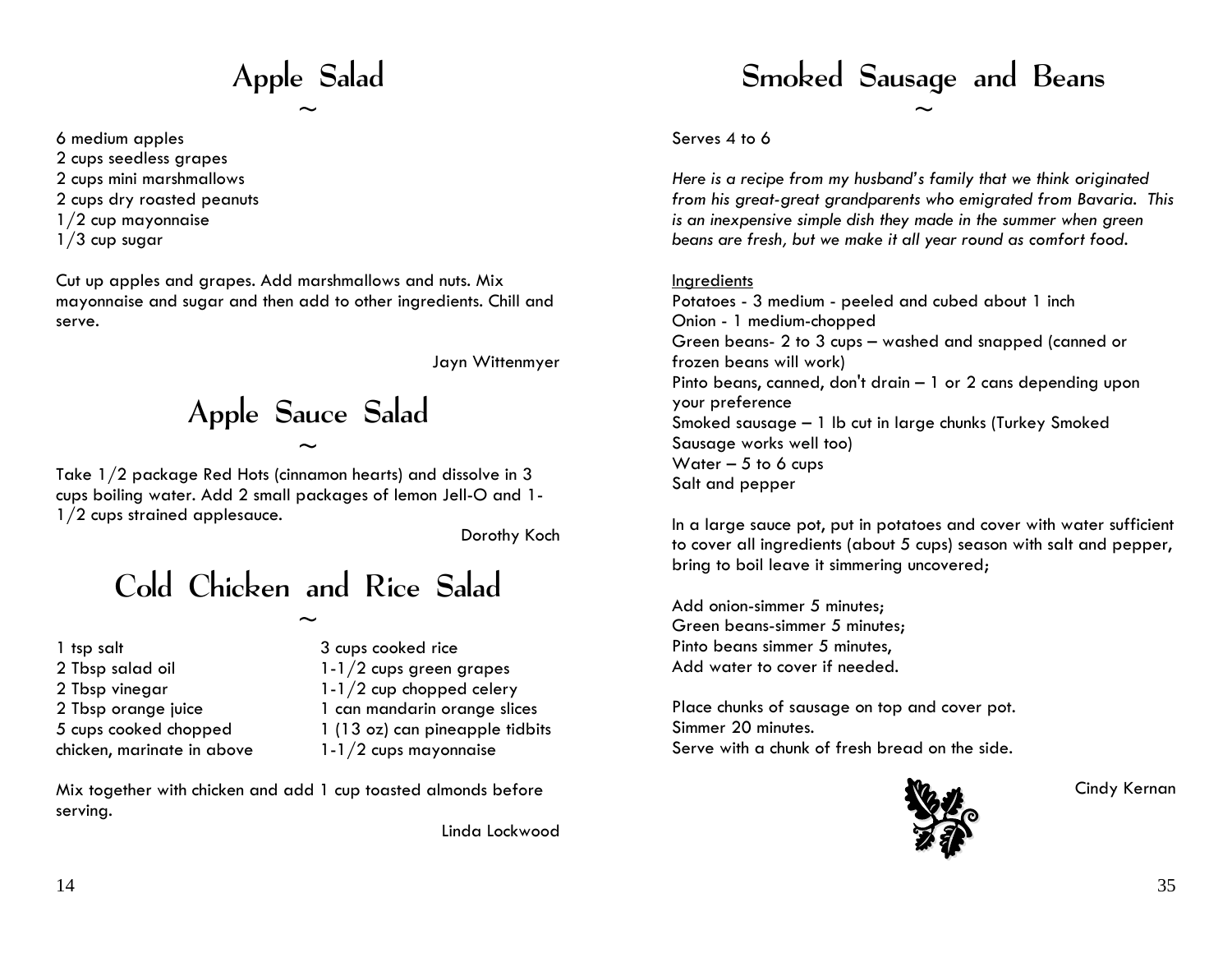#### Prime Roast

 $\sim$ 

(For a large group)

Boneless prime roast (about 12 pounds)

Preheat oven to 450°. Put meat in 9 x 13 inch pan. Roast, uncovered for 15 minutes. Turn oven down to 300°. Roast for 15 minutes per pound. Let rest 15 minutes before slicing. Ends are well done. Middle is medium.

Jayn Wittenmyer

Salmon Loaf

 $\sim$ 

1 large can salmon

2 cups crushed crackers, old bread – cubed, or crushed corn flakes

 $3/4$  cup milk

- 2 eggs, beaten
- 1/2 cup onions, diced
- 1 Tbsp prepared mustard
- 1 tsp paprika

Mix ingredients (except paprika), place into greased loaf pan. Sprinkle paprika over top. Bake at 350° for 30 minutes.

Florence Schmitt



## Five Cup Salad

 $\sim$ 

1 cup mini marshmallows

- 1 cup pineapple tidbits (drained)
- 1 cup shredded coconut
- 1 cup mandarin oranges (drained)
- 1 cup sour cream

Mix together and chill before serving. Quick and easy. So good.

Jayn Wittenmyer

### Fresh Pasta Salad

1 bunch of broccoli cut into bite-sized bits 1 lb pasta shells 1 can artichokes

12 oz grape tomatoes or similar 1/4 lb of thinly sliced carrots  $\frac{1}{2}$  lb of sliced fresh mushrooms

Cook pasta and chill. Combine all ingredients and toss with ½ bottle of Newman's Italian dressing and ½ bottle of Newman's Oil and Vinegar dressing. Serve.

### Grape Broccoli Salad

6 cups fresh broccoli florets 6 green onions, sliced 1 cup diced celery 1 cup green grapes 1 cup seedless red grapes 1 cup mayonnaise

 $\sim$  $1/3$  cup sugar 1 Tbsp cider vinegar 1/2 pound sliced bacon, cooked and crumbled 1 cup slivered almonds, toasted

In a large salad bowl, combine the broccoli, onions, celery and grapes. In another bowl, whisk the mayo, sugar and vinegar; pour over the broccoli mixture and toss to coat. Cover and refrigerate until serving. Stir in the bacon and almonds just before serving. Joan Frantz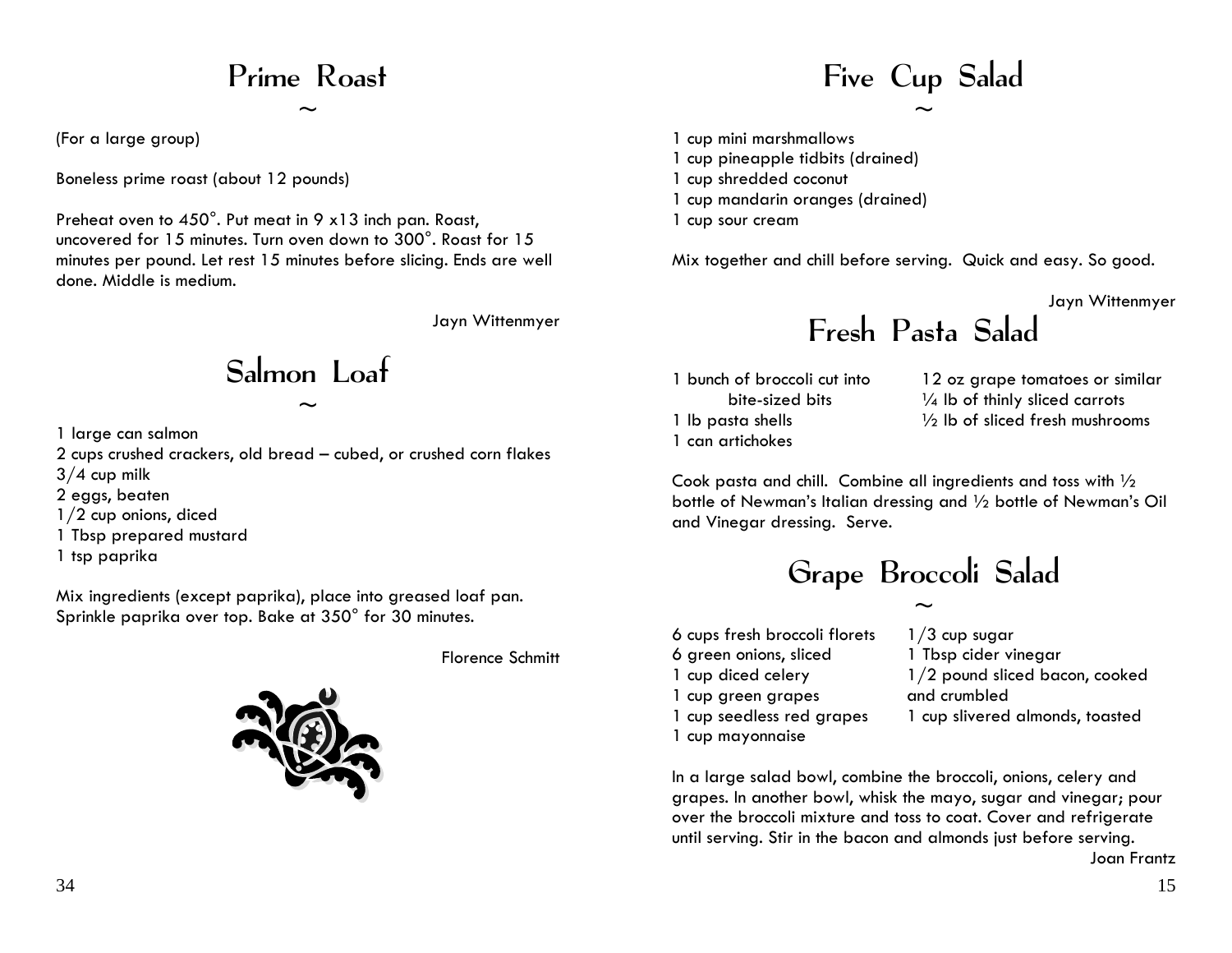### Oriental Asparagus Salad

 $\sim$ 

2 pounds fresh asparagus  $1/4$  cup soy sauce

- $1/2$  tsp sugar
- 1/2 tsp cider vinegar
- 1/2 tsp salt (optional)
- 2 tsp sesame oil

Wash asparagus and snap off tough ends. Cut spears on diagonal into 2 inch lengths. Cook in boiling water, covered, for 1 minute. Drain and rinse under cold water to stop cooking. Combine remaining ingredients in large bowl. Add asparagus and toss. Chill before serving. Makes 4 to 6 servings.

Donna Johnson

Pea Salad

 $\sim$ 

- 2 (10 oz) packages frozen tine green peas, thawed
- 2 cups chopped celery
- 1 cup cashews
- 1/2 cup shopped green onions
- 12 slices bacon, cooked and crumbled
- 1 cup sour cream
- $1/4$  tsp salt
- 1/4 tsp pepper

Combine peas, celery, cashews, green onions, and bacon in a large bowl. Add sour cream, salt, and pepper. Toss lightly to coat. Cover and chill thoroughly. Yield: 8 to 10 servings.

(I add the cashews just before serving to keep them from getting soft.)

Marsha Hamer

#### Pizza Casserole

 $\sim$ 

3/4 lb hamburger 3/4 lb Italian sausage 4 oz diced pepperoni 1 onion, chopped 1 green pepper, chopped 1 (8oz) can sliced mushrooms 7 oz vermicelli noodles, cooked

1/3 cup butter, melted 2 (8oz) cans tomato sauce 2-1/2 cups (10oz) shredded Swiss cheese 2 cups (8 oz) mozzarella cheese 2 cups (8oz) cheddar cheese 1/2 tsp oregano

In skillet, cook meats, onion and green pepper until done. Stir in mushrooms. Combine vermicelli and butter, toss to cover. Layer vermicelli in bottom of greased 9x13 inch pan. Top with 1 can tomato sauce, 1/2 meat mixture. Combine cheese and layer half on meat. Sprinkle with oregano. Repeat. Bake uncovered at 350° for 25-30 minutes.

Joanie Drake

#### Pork Chop Dinner

 $\sim$ 

- 6 pork chops 1 Tbsp vegetable oil 1 large onion, sliced 1 green pepper, chopped 1 can mushrooms, drained
- 1 (8 oz) can tomato sauce 1 Tbsp brown sugar 2 tsp Worcestershire sauce 1-1/2 tsp cider vinegar

In skillet, brown chops on both sides in oil. Place shops in slow cooker. Add onion, green pepper and mushrooms. In bowl, combine tomato sauce, brown sugar, Worcestershire sauce and vinegar. Pour over meat and veggies. Cover and cook on low for 4 to 5 hours or until meat is tender.

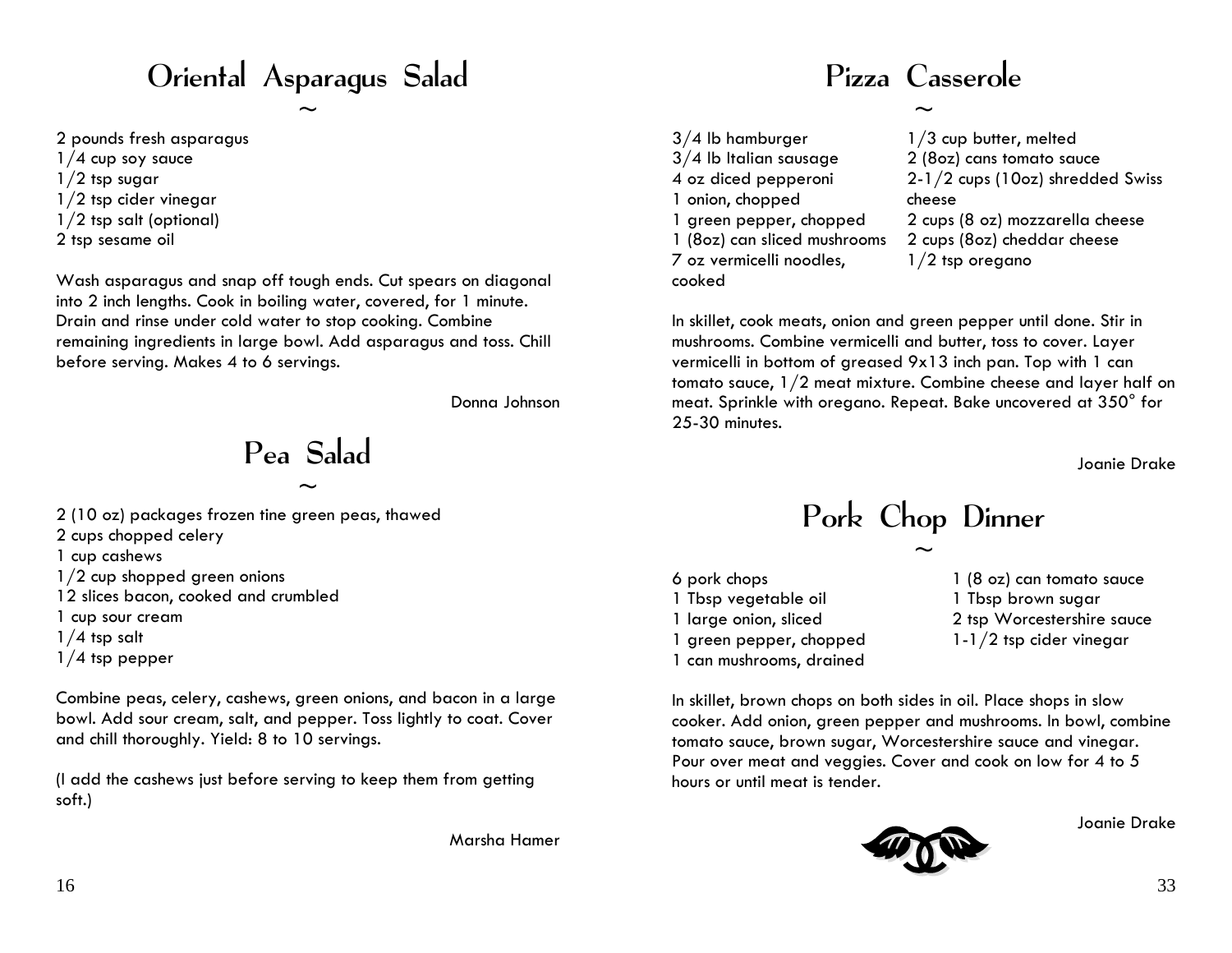#### Pasta al Cavolfiore (Pasta with Cauliflower)

 $\sim$ 

#### *Ingredients*

1/4 cup olive oil

1 medium sized head cauliflower, broken into mediu m sized flo werets 3 medium cloves garlic, minced

2 tsp dried basil, or 1 T bsp fresh basil, minced

1/4 tsp fennel seed

#### salt, pepper to taste

1 (28 oz) can whole or diced tomatoes in juice OR use fresh plu m(roma) tom atoes – about 2 cups of chopped tom atoes 1 pound of pasta – recommended: fettuccine, linguini OR penne grated parmesan – (if you usually use the canned grated parmesan, I highly reco m mend gettin g a chunk of parmesan and grating it yourself, OR getting som e already grated parmesan in a contain er – you'll never go back to the canned stuff again!) You could also try using asia go cheese, or a mixture of parmesan and asiago.

#### *H ow t o prepare*

Sauté the garlic with the cauliflower and fennel in 2 to 3 Tbsp of the olive oil, cook the cauliflower until it is tender. You may want t o add a bit of water and cover the pan to allow the cauliflower to steam. Add the t omatoes. If using whole canned tomatoes, break the tomatoes u p into smaller chunks.

Simmer for at least 15 minutes. While simmering, add the basil, salt, and pep per. If you are using fresh (rather than canned) tomatoes, you may need to simmer the sauce longer t o get it to the desired thickness. Cook the p asta until al dente – that is, it should be cooked throu gh but still be chewy, not mushy - be sure not to overcook it! Drain, toss with some olive oil and parmesan.

Spread pasta on a platter or place in a serving bowl, pour the sauce over it.

Serve imme diately, and pass the parmesan! 4 servings

> Mary Sykes Adapted from Moosewood Cookbook by Mollie Katzen



#### Pea Salad

 $\sim$ 

2 cups peas, cooked in boiling water 2 hard boiled eggs, chopped 1 cup cheddar cheese, cubed in 1/4 inch pieces 1/4 cup cel ery, chopped small 2 Tbsp chopped onions 2 Tbsp pimento, chopped 1/3 cup mayonnaise  $1/2$  tsp salt 1/4 tsp hot pepper or c ayenne pepper 1/8 tsp black pepper

Drain peas and cool. Combine peas, eggs, cheese, celery, onion and pimento. Combine mayonnaise, salt and pepper, add to pea mixture and toss. Cover and refrigerate overnight. Stir well before serving. Serves 6.

Ann Furman

#### Seven Layer Salad  $\sim$

Place in layers in a glass bowl or pan:

Lettuce on the bottom, then sprinkling of chopped green peppers, then chopped celery, then shredded cheddar cheese, chopped green onions, frozen peas.

Mix one pint of Hellmann's salad dressing with 2 tablespoons sugar. Spread this over the top of the salad, and sprinkle crumbled bacon on top.

Cover with plastic wrap and refrigerate for up to 24 hours before serving.

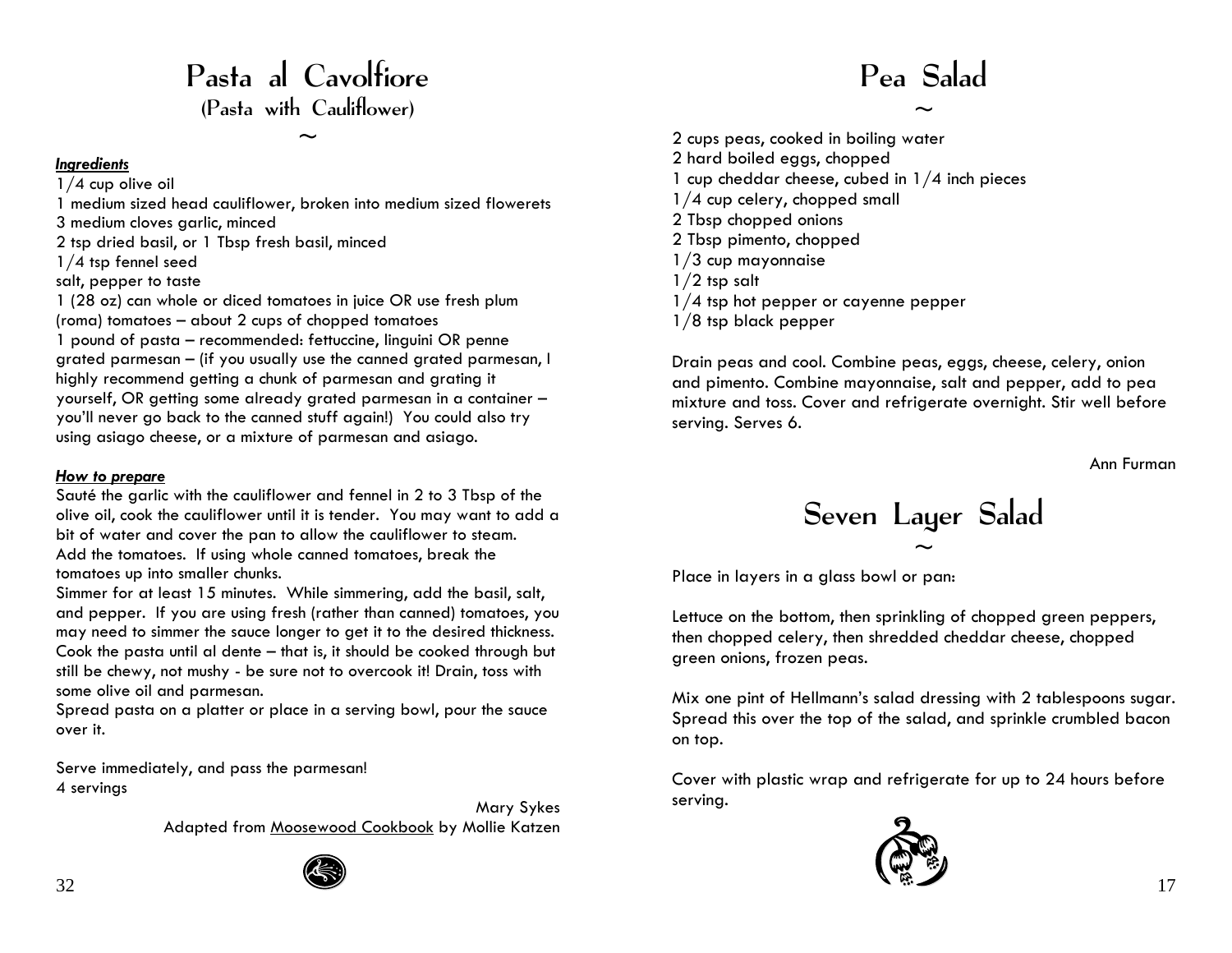#### Seven Layer Salad with Cauliflower

 $\sim$ 

1/2 head lettuce, cut into bite sized pieces 1 head cauliflower, broken into flowerets onion to taste, shaved paper thin 2 cups Hellmann's mayonnaise (do not substitute) 1/3 cup parmesan cheese (fresh shredded) 2 Tbsp sugar 1 lb bacon (full lb) cooked and crumbled

Crisp lettuce, tear into pieces into large bowl. Layer cauliflower and onion. Spread mayonnaise over l ayers, sprinkle with sugar, bacon crumbles and parmesan. Cover with plastic wrap and refrigerate overnight or a minimum of 6 hours. Toss just before serving. Onc e salad is tossed, it will not keep long.

Jean Cullen

Shrimp Salad  $\sim$ 

3 cans of shrimp one medium onion celery to taste 4 hard boiled eggs cooked shell macaroni salt and pepper Miracle Whip or mayonnaise to taste

Cook macaroni and cool. Mix in chopped onion, chopped eggs, chopped celery, and shrimp. Add Miracle Whip or mayo, then salt and pepper to taste.



Crock Pot Round Steak

 $\sim$ 

2 lbs round steak 1 tsp salt 1/4 tsp pepper 1 thinly slice d onion 3 to 4 potatoes, quartered 1 can French style green beans, drained 1 clove garlic, minced 1 can tomato soup 1 can (14.5 oz) tomatoes 1 can (4 oz) mushrooms

Season round steak with salt and pepper. Cut into serving pieces. Place in crock pot with sliced onions. Add pot atoes, beans and garlic, top with soup and tomatoes. C over and cook on low for 8-10 hours or high for 4-5 hours. Remove cover during last half hour if too much liquid has collected. Garnish with mushrooms during last half hour. Serves 8-10.

Colleen Meyers

Noodle Bake

 $\sim$ 

16 oz Kosher Manischewitz wide noodles, cooked Brown 2 lb ground beef, 1 onion, 2/3 cup green pepper.

Add: 1/3 cup stuffed oli ves 28 oz tomato sauce 1 cup sharp cheddar cheese 1/2 cup kernel corn.

Bake at 350° for one hour. 6-8 servings.



Natalie Yelinek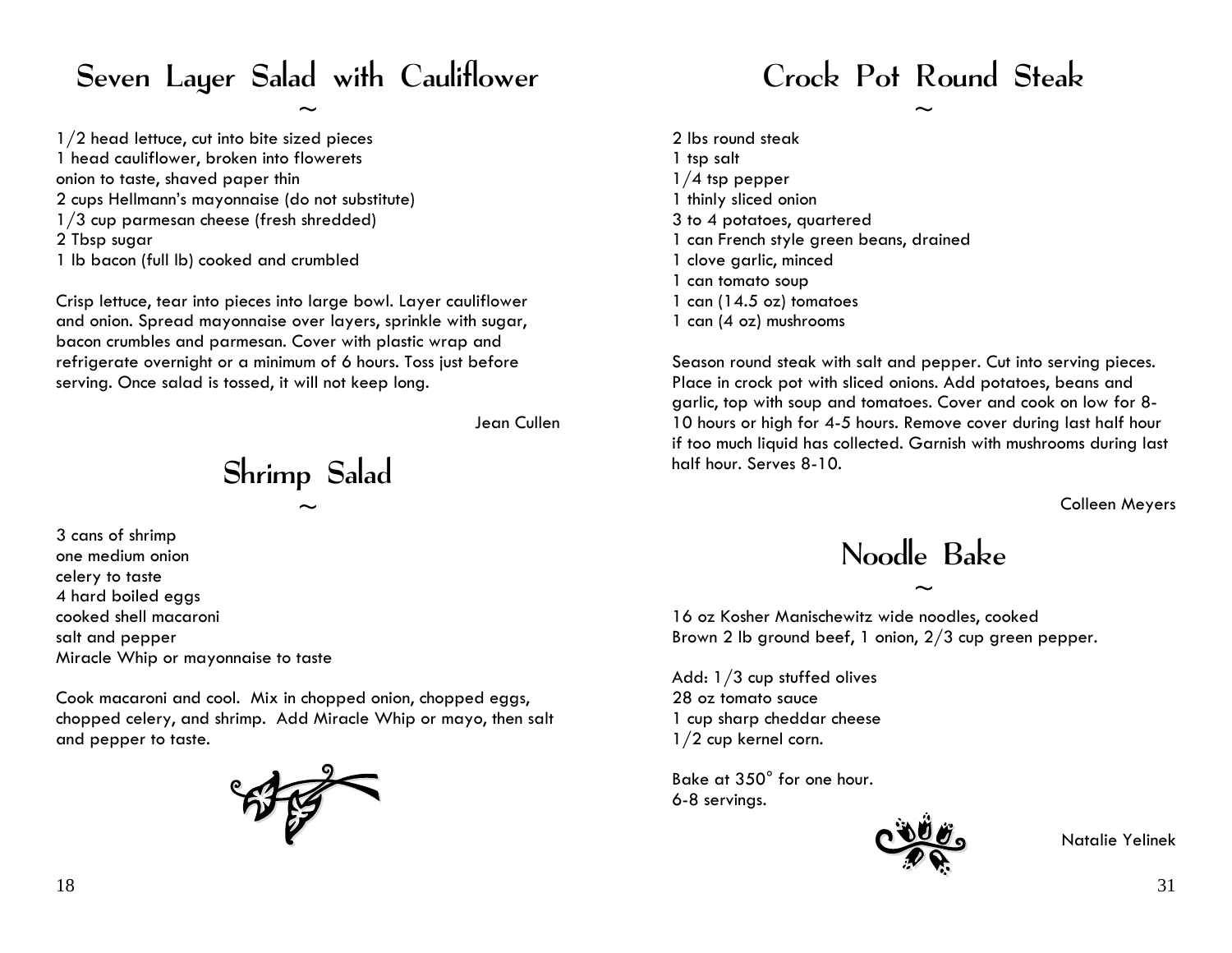### Creamy Chicken Lasagna Taco Salad

1/2 large onion, diced 1/2 lb of hamburger, browned and drained 1 cup mushrooms, sliced ( I used canned) 1 chopped medium onion 1 (10 oz) can cream of chicken soup 2 cubed tomatoes 1 (16 oz) jar alfredo sauce 1 oz green olives, sliced 1 (4 oz) jar diced pimientos, drained 1/4 lb American shredded cheese 1/3 cup dry white wine (I use what ever white wine is open in the fridge!) 1/2 tsp dried basil 10 oz frozen chopped spinach, thawed Combine all the ingredients in a bowl, except for the chips and 15 oz ricotta cheese 1/2 cup parmesan, grated 1 large egg, lightly beaten 9 lasagna noodles, cooked 2 1/2 cup cooked chicken, shredded

Melt butter in skillet over medium high heat. Add onion and mushrooms and sauté until tender. Stir in soup, alfredo sauce, pimientos, wine and basil. philomos, which are best top of lasagna.<br>Reserve 1/3 of sauce for top of lasagna.<br>4 cups unpeeled firm apples, chopped

2 cups salted Spanish peanuts Drain thawed spinach well by pressing between layers of paper towels. Stir spinach, ricotta, parmesan and egg together. Place 3 noodles in a lightly greased 13"x 9" baking dish. Layer with half each of the remaining sauce, ricotta mixture and chicken. Sprinkle with 1 cup of the cheddar. Repeat procedure. Top with the last 3 mining teep of the enclusion. Repeat procedure: Tep with the rast of the strom heat and let cool.<br>noodles and reserved sauce.

Bake at 350° for 45 min. Sprinkle with remaining cheddar and end and bake for approximately 5 min or until cheese is melted. Let stand 10 min before serving. Teri Fisher

Teri Fisher

1 Tbsp butter 1 bag of Taco Doritos 1/4 head of iceberg lettuce Small bottle of Thousand Island dressing

> dressing…crush the chips up in it's bag and mix in with the dressing just before serving, so things don't get too soggy.

# 2 1/2 cup cooked chicken, shredded<br>3 cups sharp cheddar cheese, shredded Taffy Apple Salad

 $\sim$ 

- 1 (20 oz) can crushed pineapple, drained but reserve liquid
- 2 Tbsp flour

 $\sim$   $\sim$ 

- 
- 
- 
- 1 (8 oz) carton Cool Whip

In a small saucepan over low heat, heat pineapple juice; add flour and vinegar and stir to blend. Cook until mixture thickens. Remove

Combine apples with vinegar mixture, add pineapple and nuts.

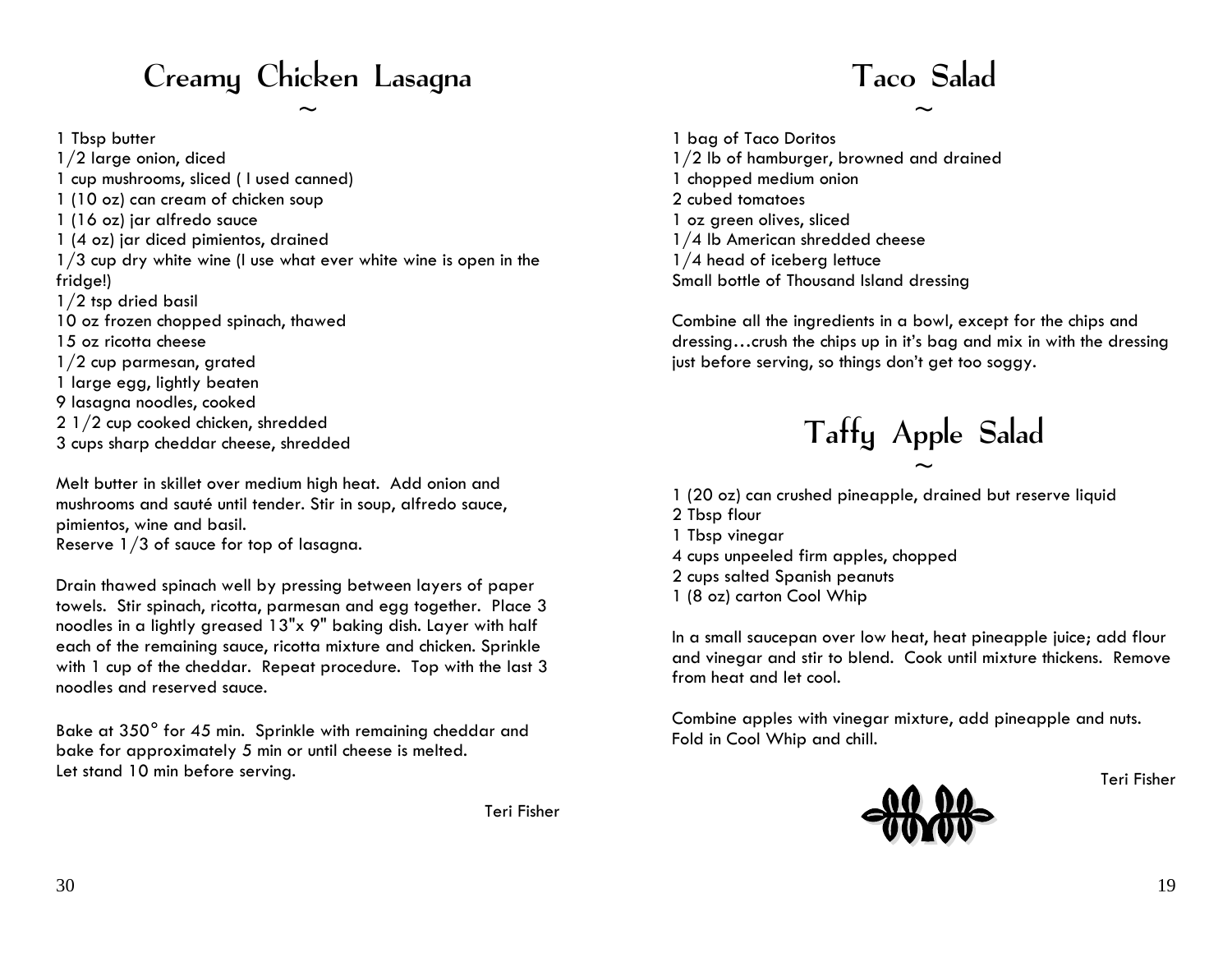## Vegetable Salad

 $\sim$ 

- 1 head fresh cauliflower 3 - 4 cups fresh broccoli 1-1/2 cup green onions
- 1 green pepper
- 1 cup celery, cut on slant
- 1 cucumber
- 1 carrot

Dressing: 1 cup mayonnaise 1/4 cup French dressing 1/2 cup sour cream  $1/4$  cup sugar 1 Tbsp tarragon vinegar 1 tsp salt

Combine all dressing ingredients and set aside. Wash all vegetables. Break cauliflower and broccoli into flowerets and slice thinly. Slice onions into 1/8 inch slices. Dice green pepper. Peel and dice cucumber. Peel and grate carrot. Place all vegetables in a bowl. Pour dressing over them and mix lightly. Cool and chill. Good if prepared the day before serving.

Teri Fisher

#### Walnut Green Bean Feta Salad

 $\sim$ 

- 1-1/2 lb fresh green beans 3/4 cup olive oil 1/2 cup chopped fresh mint 1/4 cup white vinegar 3/4 tsp salt 1/4 tsp pepper
- 1/2 tsp minced garlic 1 cup toasted walnuts 1/2 to 1 cup diced red onion 1 cup feta cheese, crumbled 1/2 cup parmesan cheese (optional)

- 1. Chop onion.
- 2. Toast walnuts (about 5 minutes at 325<sup>°</sup>)
- 3. Blanche beans don't overcook.
- 4. Combine: oil, mint, vinegar, salt, garlic, pepper in blender.
- 5. Arrange beans in bowl and add walnuts, feta and onion.
- 6. Pour dressing over and gently mix.

Natalie Yelinek

### Chilies Rellenos

 $\sim$ 

3 small cans chilies 2 lbs Monterey Jack cheese, shredded 10 eggs 5 oz evaporated milk

In a 9x13 inch baking dish, layer 1/2 chilies, 1/2 cheese. Repeat. Dot with butter. beat eggs and milk, pour over cheese. Bake at 300° or until knife inserted into center comes out clean. Let stand for 10 minutes before cutting.

Brian Sime

#### Chow Mein Casserole

 $\sim$ 

*My sister, Kathy Lyans, was involved in many of your activities and was supported by the wonderful people at Options in Community Living. Kathy passed away on May 22, 2007. Attached is the recipe for one of her favorite dishes. I would like to submit this in memory of Kathy.* 

| 1 to $1\frac{1}{2}$ pounds ground beef | 2 tablespoons soy sauce      |
|----------------------------------------|------------------------------|
| $\frac{3}{4}$ cup chopped celery       | 1 teaspoon butter            |
| $\frac{3}{4}$ cup chopped onion        | 1 to 2 small cans of sliced  |
| $\frac{1}{2}$ teaspoon salt            | mushrooms                    |
| $1\frac{1}{4}$ cups boiling water      | 1 can cream of mushroom soup |
| $\frac{1}{2}$ cup rice                 | Chow mein noodles            |
|                                        |                              |

In a skillet, brown ground beef. Add celery and onion. Cook until brown and celery and onion are tender. Drain. In a greased 9 inch baking dish, pour boiling water on rice, stirring in salt. Stir in the ground beef mixture, cream of mushroom soup, sliced mushrooms, soy sauce and butter. Cover and bake at 350° for 30 minutes; stirring occasionally. Bake, uncovered for 30 additional minutes. Sprinkle individual servings with chow mein noodles. Makes 8 servings.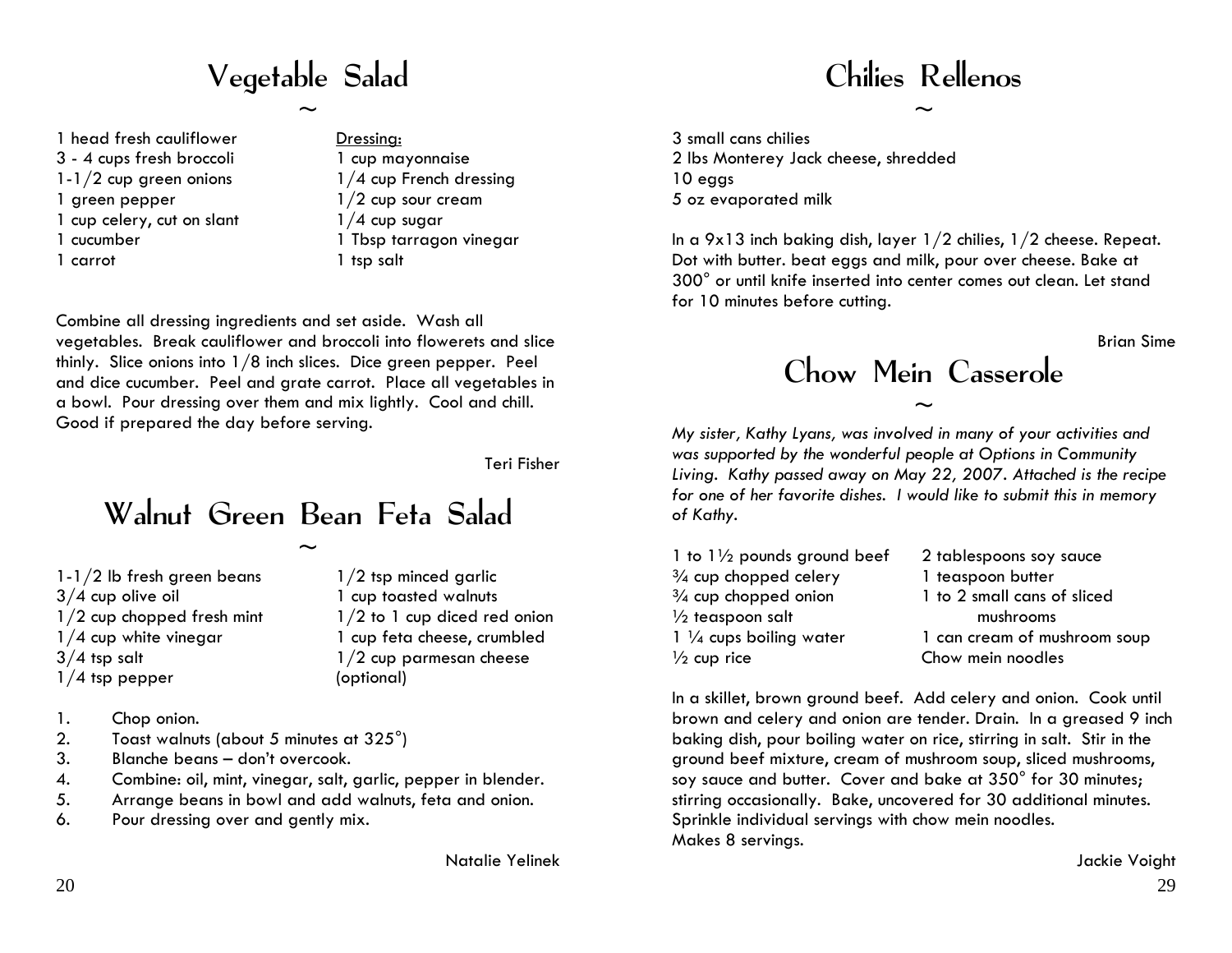### Cheesy Brat Casserole

 $\sim$ 

6 cooked brats, cut into 1/2 inch pieces 4 medium potatoes, peeled, cooked, cubed 1 (16 oz) can green beans, drained 1 lb fresh mushrooms, sliced and sautéed 1 (10-3/4 o z) can cream of chicken soup 2 cups shred ded sharp cheddar cheese 1 small onion, chopped and sautéed (optional)

In a 3 qt c asserole, stir together brats, cooked cubed potatoes, sautéed mushrooms, onions and condensed soup. Layer green beans and cheese. Bake, covered, in a  $350^{\circ}$  oven for about 45 minutes or until heated through. Serves 4-6 people.

Jean Cullen

## Chilaquiles

 $\sim$ 

| 1 Tbsp olive oil                                              | 1 green pepper, chopped    |
|---------------------------------------------------------------|----------------------------|
| 1 cup chopped onion                                           | 2 Tbsp chopped hot peppers |
| 2 garlic cloves, minced                                       | $1/2$ tsp chili powder     |
| 2 cups shredded carrots                                       | $1/2$ cup tomato sauce     |
| 1 can black beans, rinsed & drained 1 cup shredded cheddar    |                            |
| 1 large tomato, chopped                                       | 2 Tbsp minced scallions    |
| corn tortillas, enough to cover a 9x9 baking dish three times |                            |

Preheat oven to 400° F. Grease a 9"x9" baking dish. Prep the carrots, onions, garlic, hot peppers, and green pepper. In a large skillet over medium heat, warm the oil. Add the onions and garlic. Cook until tender. Add the carrots and cook for 2 min. Stir in the beans, tomatoes, green peppers, hot peppers, and chili powder and tomato sauce. Bring to a boil. Cook for 5 min.

Make a layer of tortillas on the bottom of the baking dish. Add 40% of the mix. Add 1/3 of the cheese. Repeat. Then add a third tortilla layer, the rest of the veggies and the rest of the cheese. Sprinkle with chopped scallions. Bake 15-20 min.

# SOUPS

Broccoli-Noodle Cheese Soup

Chicken Salsa Soup

Quick Potato Chowder

Quickie Italian Wedding Soup

Spicy Chicken Chili

Sweet & Sour Cabbage Soup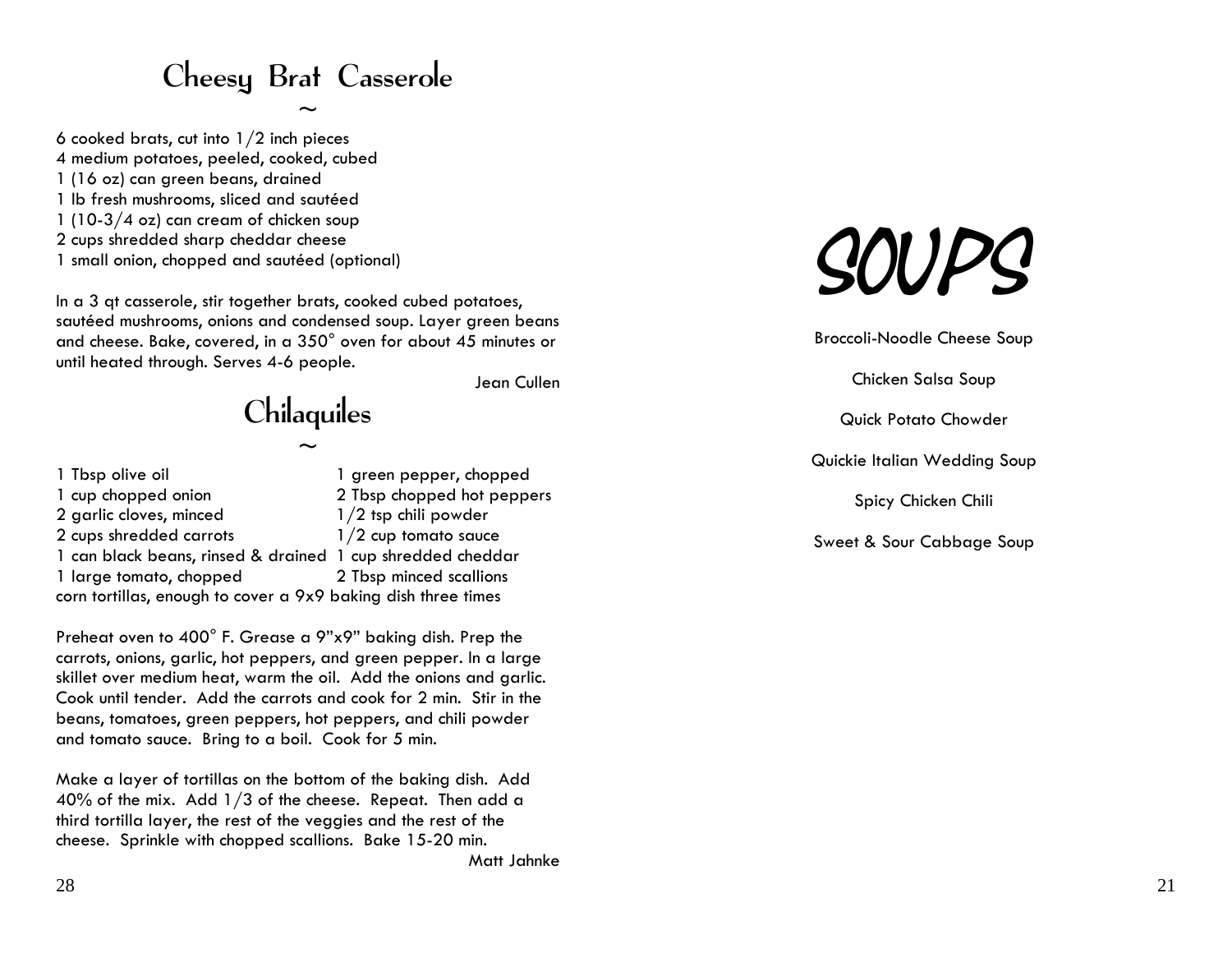#### Broccoli-Noodle Cheese Soup

 $\sim$ 

3/4 cup diced onion 6 cups water 6 to 9 chicken bouillon cubes 2 (10 oz) pkg frozen broccoli 2 Tbsp oil

6 cups milk 1 (8 oz) pkg noodles 1 (16 oz) pkg cheddar cheese, grated

Brown onion in oil. Add water and bullion cubes. Bring to a boil and add noodles, cook until noodles are soft, about 10 minutes. Add broccoli and cook 5 minutes more. Add milk. After mixture is heated through, add cheese and stir until melted. Do not boil.

Helen Hoepker

Kathy Brechler

### Chicken Salsa Soup

 $\sim$ 

1 Tbsp butter 1 cup green pepper 1 cup green onion 1 large garlic clove 5 Tbsp flour 1 tsp oregano 1tsp pepper 3 drops red pepper sauce 3 cups chicken broth 1 cup salsa 1 bay leaf 2 cups cooked chicken 1 can corn, drained fresh cilantro 1 can beans (chili or pinto) Tortilla chips

Melt butter in 3 qt. saucepan. Sauté green pepper, onion, and garlic until tender, about 5 minutes. Stir in flour and seasonings. Gradually stir in broth and salsa. Add bay leaf and chicken. Bring to a boil, stirring constantly. Boil and stir one minute. Stir in corn and beans. Reheat. Remove bay leaf. Serve with chips, cilantro, cheddar cheese and sour cream. Can be made in crock pot. After adding flour and seasoning, transfer to crock pot. Add rest of ingredients and let cook about 4 hours.

#### Bar-B-Que

 $\sim$ 

1 lb hamburger 1/2 cup diced onion 1 can chicken gumbo soup 2 tsp mustard 1/4 cup catsup

Brown hamburger and onion. Add soup, catsup and mustard. Serve on hamburger buns. Recipe can be doubled or tripled. For a large group, I put in crock pot. Great crowd pleaser.

Jayn Wittenmyer

Broccoli Casserole

 $\sim$ 

1 pkg Pepperidge Farm Dressing Bread Crumbs, crumbled 1 pkg chopped frozen broccoli 1 (15 oz) can cream style corn 1 small can whole kernel corn 1 tsp minced fresh onion 1 Tbsp butter, melted 2 eggs, well beaten

Thaw broccoli, mix all ingredients in a greased casserole dish, using 1/2 package of crumbled bread dressing. After mixing, sprinkle the remaining bread crumbs over casserole. Bake 30 to 45 minutes in a 350° oven.

Ann Furman

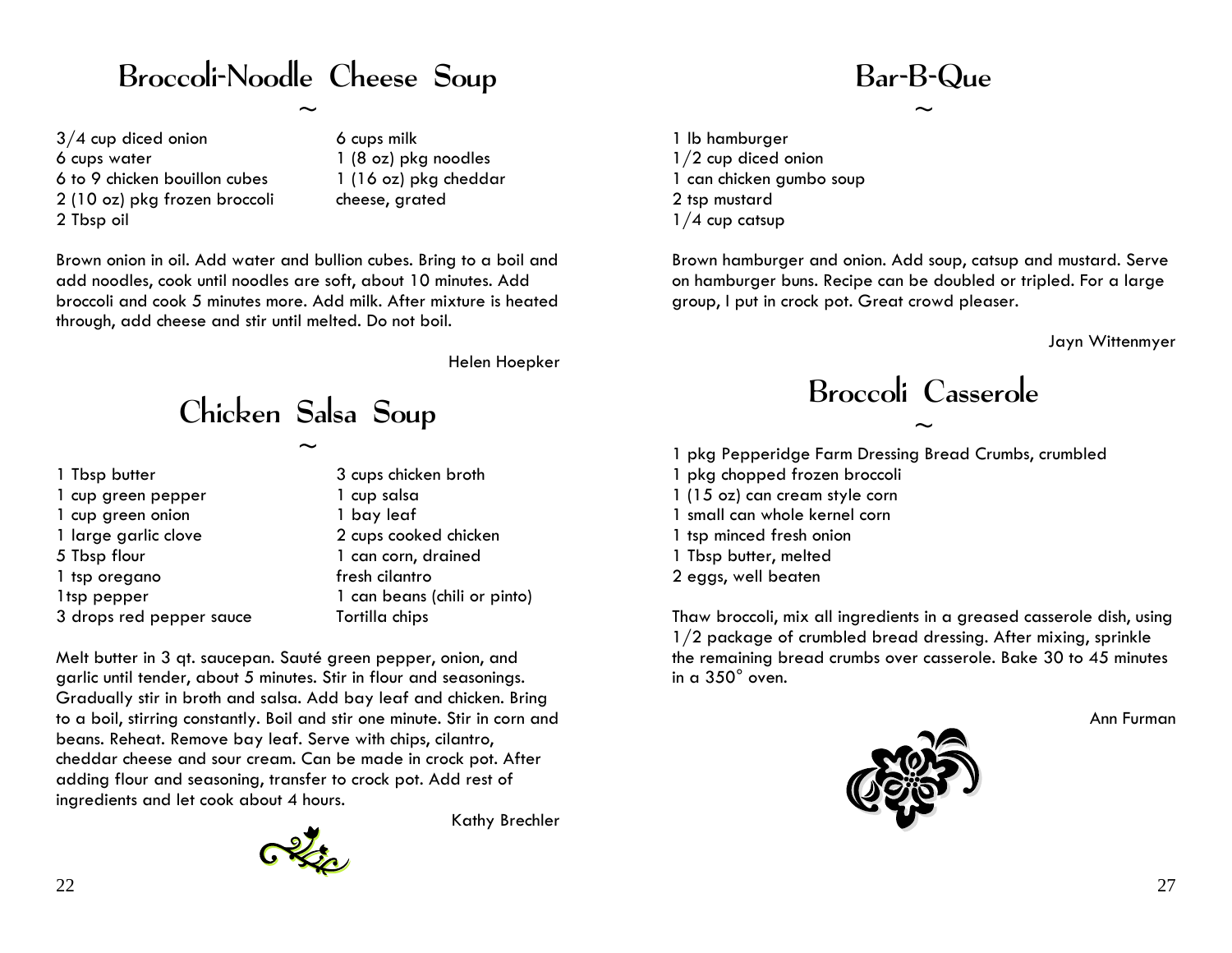#### Quick Potato Chowder

 $\sim$ 

# MAIN DISHES

Bar-B-Que

Broccoli Casserole

Cheesy Brat Casserole

**Chilaquiles** 

Chilies Rellenos

Chow Mein Casserole

Creamy Chicken Lasagna

Crock Pot Round Steak

Noodle Bake

Pizza Casserole

Pork Chop Dinner

Pasta al Cavolfiore (Pasta with Cauliflower)

Prime Roast

Salmon Loaf

Smoked Sausage and Beans

Southwest Chicken Pita

Spaghetti H am Dinner

Steve's Cheese & Meat Casserole

Taco Quiche

2 cups potatoes, peeled and chopped 1/2 cup onion, chopped 1 cup water 1/2 tsp garlic, minced 1/2 tsp crushed oregano 1/4 tsp pepper 1/8 tsp cay enne pepper (optional) 1-1/2 cups skim milk 1 (16 oz) can whole kernel corn, drained 1 (10-1/2) oz can cream of chicken soup

Combine pot atoes, onion, water, garlic, oregano, and peppers into a 4 qt saucepan. Cook for 10 minutes or until pot atoes are tender but not mushy. Add milk, corn and soup. Simmer 15 minutes. Serves  $5 - 1 - 1/2$  cup servings.

Kathy Max well